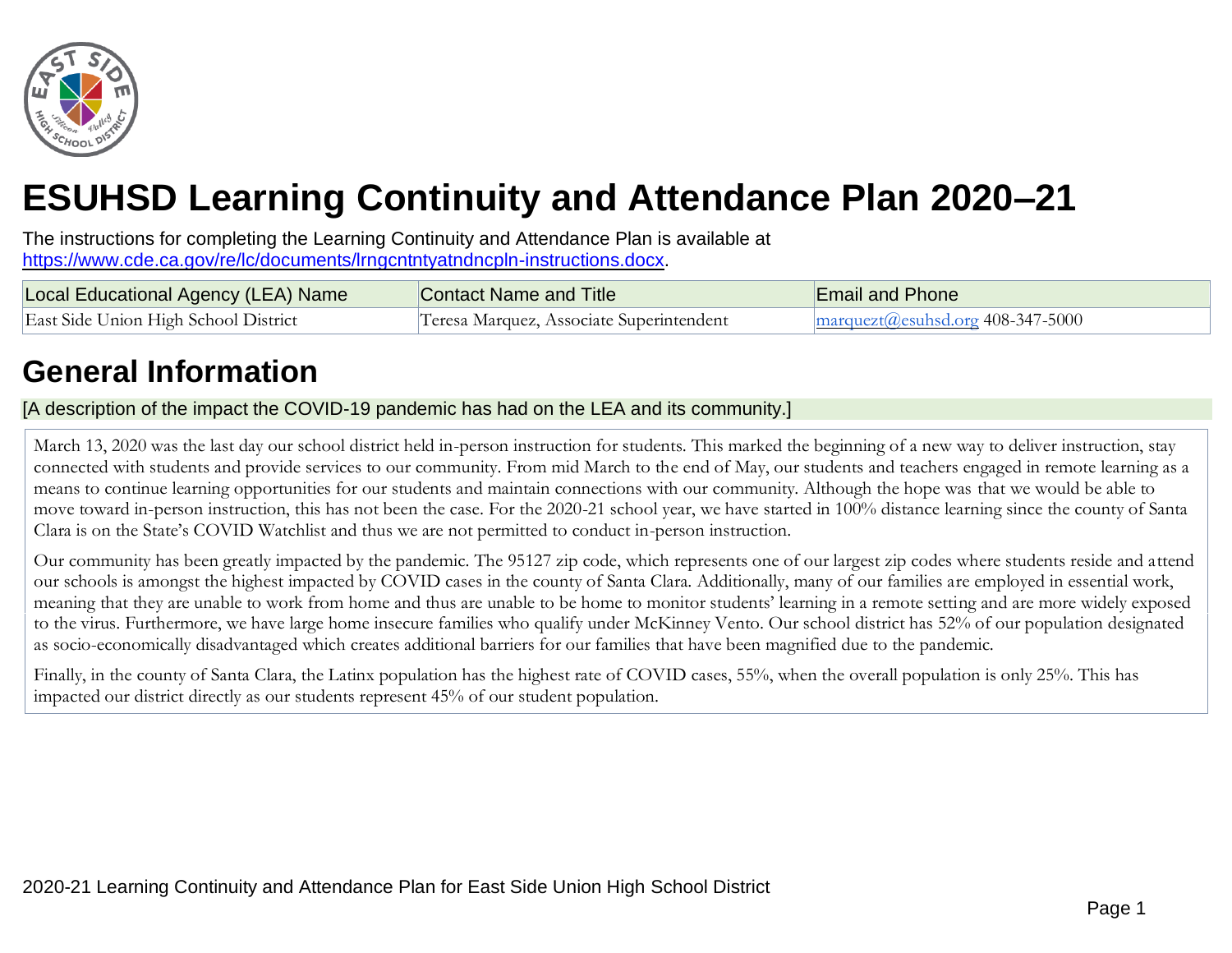## **Stakeholder Engagement**

#### [A description of the efforts made to solicit stakeholder feedback.]

Our process to gather information and seek feedback from stakeholders regarding the opening of school was comprehensive and thorough. The chart below outlines all of the outreach that was done in helping us develop the schedule and ultimately making the staff recommendation to the Board to start the school year in distance learning and supporting our most impacted student populations.

In addition, ESUHSD surveyed our stakeholder groups (parents, students, teachers and staff) in three languages. We surveyed them with two purposes in mind: 1) gather input and feedback on the experience with distance learning from the Spring and 2) gather input and feedback on how to proceed in the fall for the new school year.

During the month of June, we held multiple forums with our community in the main three languages spoken at ESUHSD, English, Vietnamese, and Spanish. The purpose of the forums was to provide information on the most current information from our County Office of Education (SCCOE), the California Department of Education (CDE), and Public Health as well as allow for our stakeholders to provide input and pose questions on our initial plans for the reopening of our schools. Additionally, we met with our DAC/DELAC advisory committee, student representatives from Californians for Justice, administrators from each of our school sites, and leadership teams from both of our bargaining units.

In addition, as we planned for the start of the school year, we made phone calls to our parents of students with moderate to severe disabilities to assess their level of comfort and willingness to have their students report to school sites for in-person instruction. However, with our county being on the State's COVID watchlist we were unable to provide in-person instruction.

| <b>Group/Type of Session</b>      | <b>Date and Time</b>              | <b>Purpose</b>                                                                                                                                                                                                                                           |
|-----------------------------------|-----------------------------------|----------------------------------------------------------------------------------------------------------------------------------------------------------------------------------------------------------------------------------------------------------|
| Principals                        | June 9th 9am<br>June 10th 9am     | Gather input from Principals a<br>bout fall opening and items to consider as part of<br>planning for the fall opening                                                                                                                                    |
| Problem Solving (ESTA)            | May 4th<br>June 10th<br>June 17th | We reviewed the six possible scenarios on May 4th.<br>We shared the draft block schedule for distance<br>learning on the 10th and came to consensus on the<br>17th. At this point, Jack requested that we write the<br>draft MOU and share it with ESTA. |
| <b>CSEA</b> - Contract Management | June 15th<br>July 15th            | Shared draft Block schedule for distance learning                                                                                                                                                                                                        |
| Board Meeting                     | May 28th 6pm<br>June 11th 6pm     | <b>Fall Scenarios</b><br>Stakeholder input                                                                                                                                                                                                               |

The table below provides information on the various sessions held to engage stakeholders.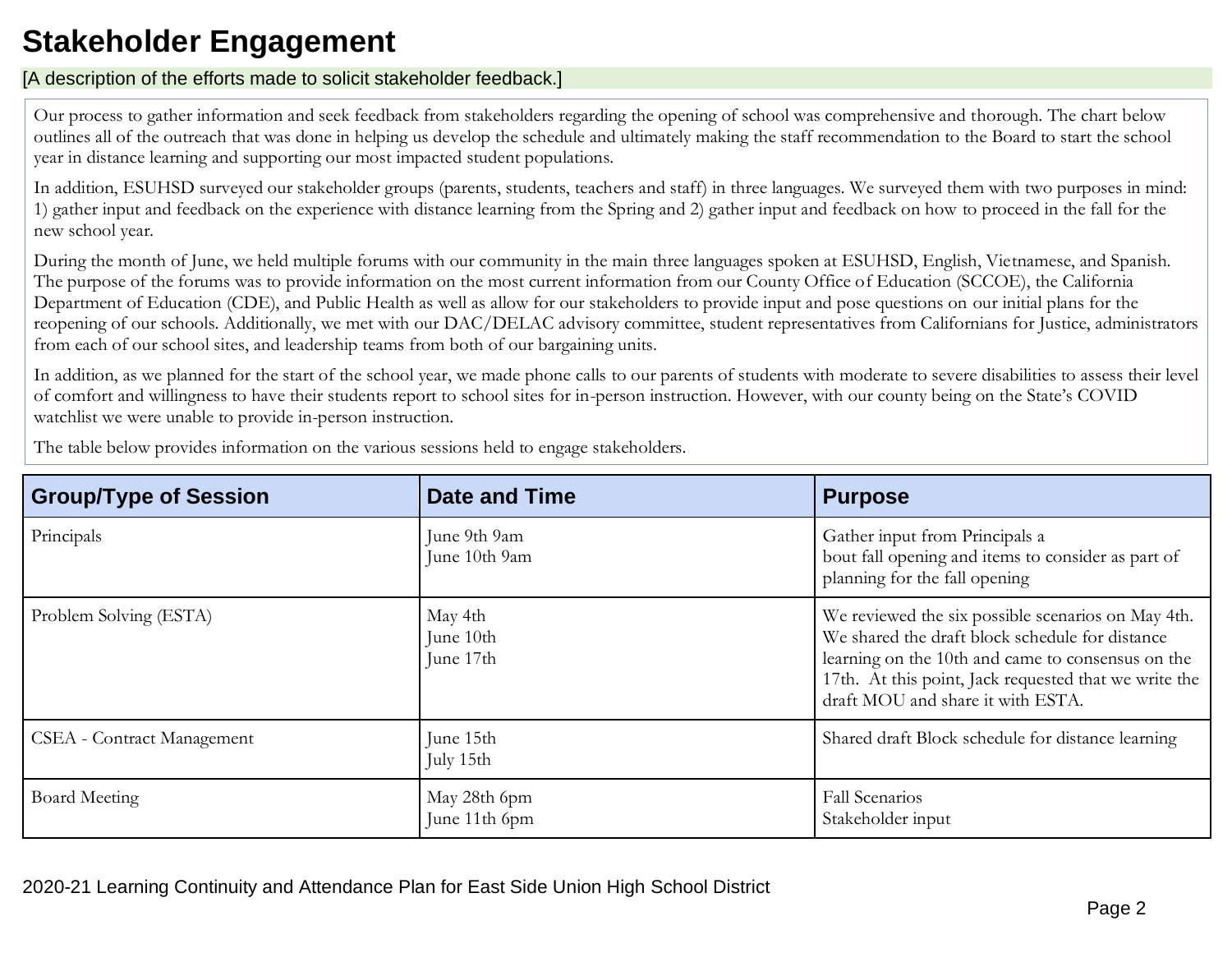|                                                                                 | June 25th 6pm                                                               | Board approved block schedule for distance<br>learning                                                                                                                                                         |
|---------------------------------------------------------------------------------|-----------------------------------------------------------------------------|----------------------------------------------------------------------------------------------------------------------------------------------------------------------------------------------------------------|
| Staff, Student, Parent Surveys                                                  | May -June                                                                   | 7,463 responses                                                                                                                                                                                                |
| LSAC (LCAP Student Advisory Committee)                                          | May 29th 3:30pm                                                             | Gather input and respond to questions from<br>students about their experience with distance<br>learning and what they would improve                                                                            |
| Californians for Justice                                                        | June 15th 4pm                                                               | Share information and gather input about our<br>direction for the fall opening as well as respond to<br>questions and concerns.                                                                                |
| DAC/DELAC (Parents of English Learners and<br>Staff representatives from sites) | June 17th 5pm                                                               | Share initial thinking of our direction as a district<br>with this governing body composed of parents of<br>English Learners and staff representatives from sites<br>to gather input and respond to questions. |
| Community Forums (English)                                                      | June 19th 9am<br>June 19th 12noon<br>June 19th 4pm                          | Share with community members in their primary<br>language our rationale and direction for the fall<br>opening to gather input and respond to questions.                                                        |
| Community Forums (Spanish)                                                      | June 19th 10:30am<br>June 19th 2pm<br>June 20th 11am                        | Share with community members in their primary<br>language our rationale and direction for the fall<br>opening to gather input and respond to questions.                                                        |
| Community Forums (Vietnamese)                                                   | June 18th 9am<br>June 18th 12noon<br>June 18th 4pm<br>June 20th 3pm         | Share with community members in their primary<br>language our rationale and direction for the fall<br>opening to gather input and respond to questions.                                                        |
| <b>SBN</b> Specific Sessions                                                    | Pegasus July 10th 9am<br>Phoenix July 10th 10am<br>Apollo July 10th 11:15am | Gather input and ideas from staff about hybrid<br>models for students at these sites given the student<br>population would allow for small in-person cohorts<br>and respond to concerns and questions.         |
| Moderate to Severe Program Teachers                                             | July 7th 2:30pm                                                             | Gather input and ideas from staff about hybrid<br>models for students in our moderate to severe<br>program given the student population would allow<br>for small in-person cohorts to respond to concerns      |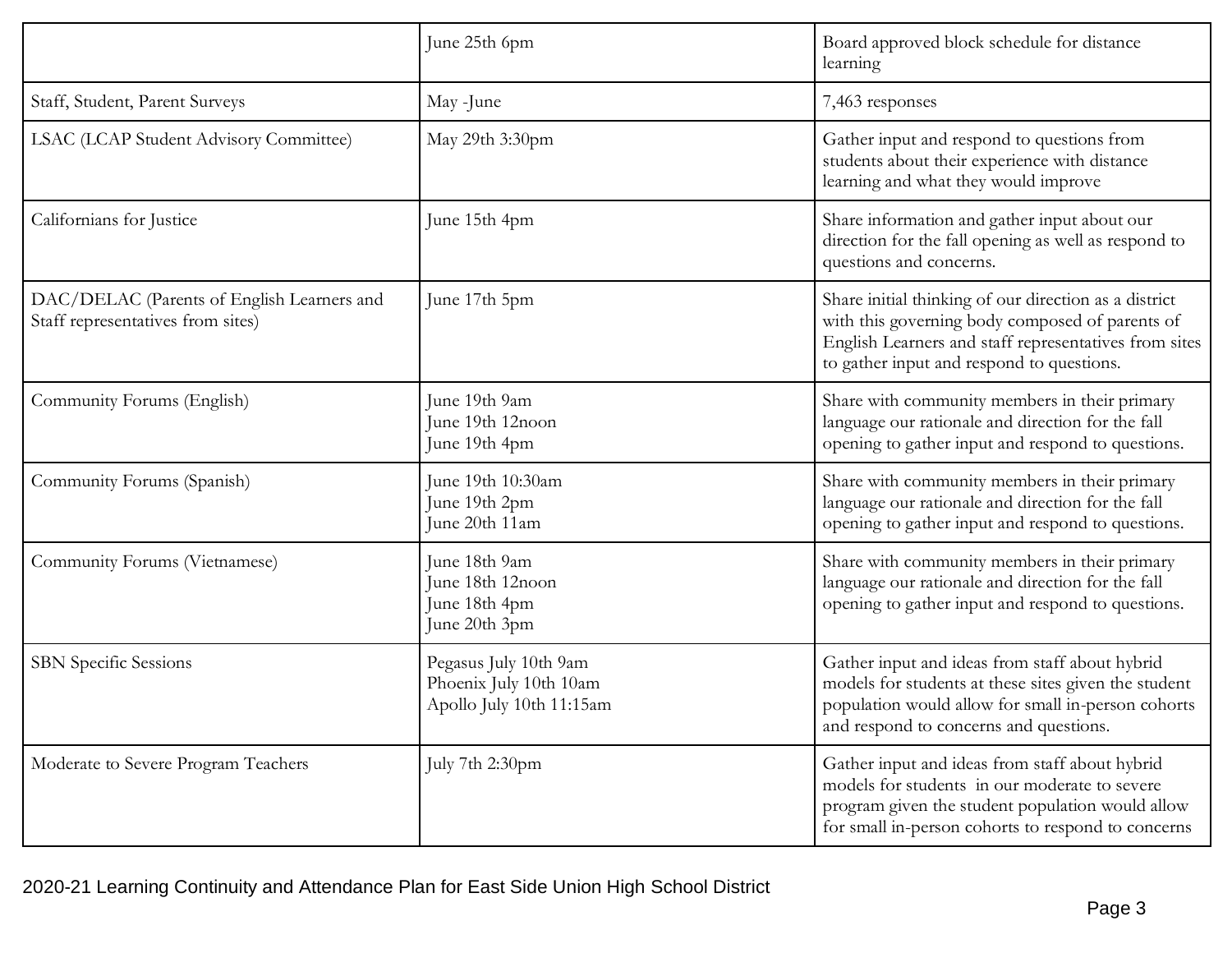|  | $\sim$<br>:ST101<br>. |
|--|-----------------------|
|  |                       |

We also held multiple forums in the main three languages spoken at ESUHSD (English, Vietnamese, Spanish) to review the Learning Continuity and Attendance Plan (LCP) and gather input, questions, and feedback from our various stakeholders. We also met with our Reopening Task Force, DAC/DELAC, and administrators to gather input and feedback on the plan.

Additionally, we continue to provide opportunities for stakeholder engagement via our established forums including School Site Councils at each site, District Advisory Council and English Learner Advisory Council, Career and Technical Education Advisory Board, Stakeholder Equity Committee, and scheduled sessions with Californians for Justice.

| <b>Group/Type of Session</b>  | <b>Date and Time</b>                                       | <b>Purpose</b>                                                                                                                                                                              |
|-------------------------------|------------------------------------------------------------|---------------------------------------------------------------------------------------------------------------------------------------------------------------------------------------------|
| Reopening Task Force          | August 24th 4pm                                            | Gather input and feedback to inform our plan for how we will<br>reopen for in-person instruction once it is safe to do so.                                                                  |
| DAC/DELAC Meeting             | August 25th 3:30pm                                         | Share with this advisory board the Learning Continuity and<br>Attendance Plan to gather input, feedback, and questions.                                                                     |
| Community Forums (English)    | August 26th 9am<br>August 26th 12noon<br>August 26th 4pm   | Share with community members, in their primary language,<br>the information specific to the Learning Continuity and<br>Attendance Plan to gather feedback and input on the key<br>elements. |
| Community Forums (Spanish)    | August 26th 10:30am<br>August 26th 2pm<br>August 29th 11am | Share with community members, in their primary language,<br>the information specific to the Learning Continuity and<br>Attendance Plan to gather feedback and input on the key<br>elements. |
| Community Forums (Vietnamese) | August 27th 1pm<br>August 27th 4pm<br>August 29th 1pm      | Share with community members, in their primary language,<br>the information specific to the Learning Continuity and<br>Attendance Plan to gather feedback and input on the key<br>elements. |

[A description of the options provided for remote participation in public meetings and public hearings.]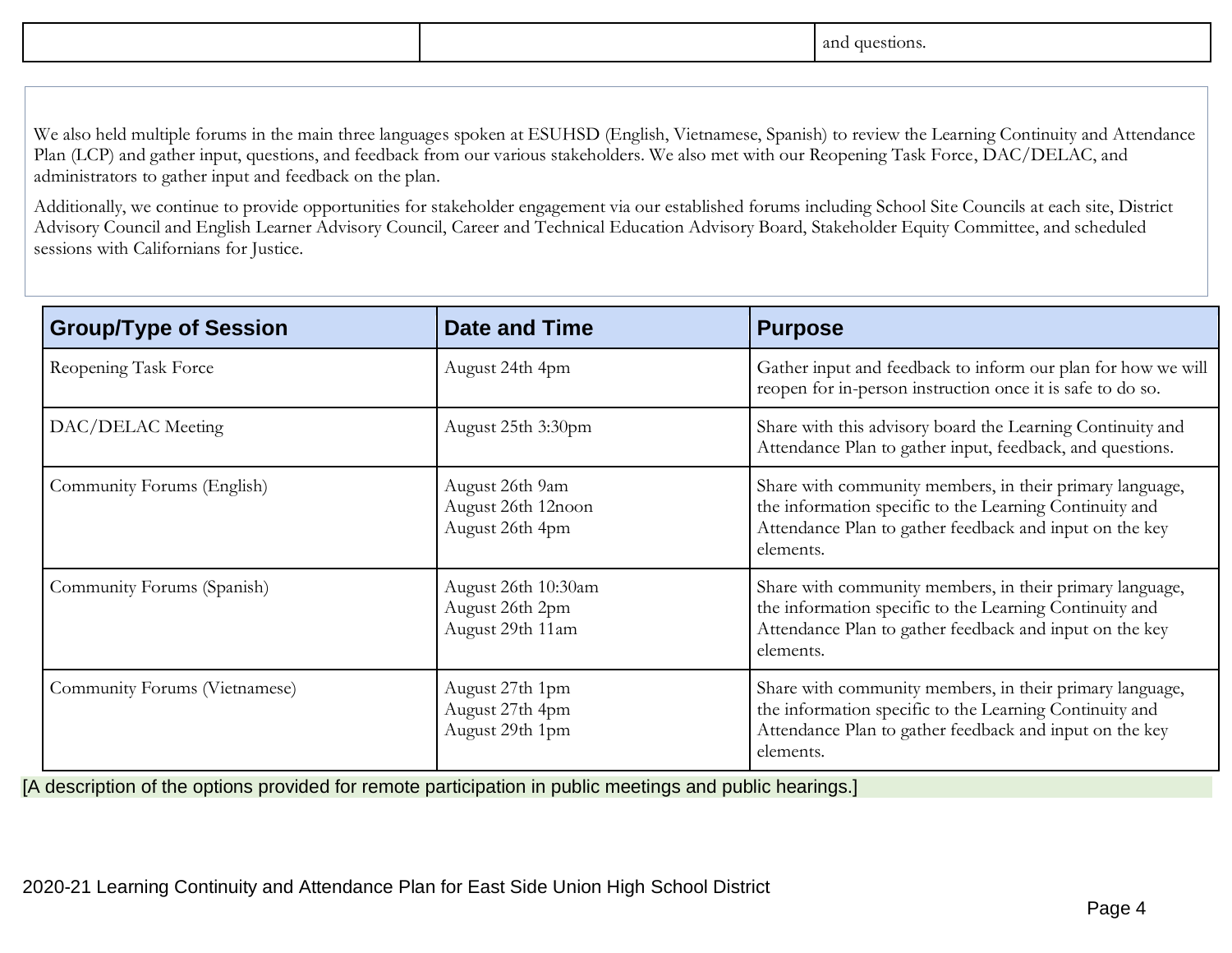Our community has been notified and will continue to be notified of the forums and other meetings via flyers in the three languages, email invitations, postings on our websites and via radio broadcast in Spanish and Vietnamese. The forums will be conducted via Zoom sessions and have been scheduled at various times throughout the day to allow for multiple opportunities to participate.

Board meetings and public hearings are held via zoom with translation available and are broadcasted live via youtube. Links for the sessions are posted on our website and stakeholders have the opportunity to submit input and pose questions in writing via a live google sheet link, text, and/or by participating in the meeting as an attendee and using the raise hand icon feature to request to speak.

Each of our school sites assist with notification of the forums and meetings by making phone calls to families. Additionally, our school sites and district office remain open during school hours to respond and provide information to our community as needed. All public health guidelines are adhered to during the time our sites are open.

#### [A summary of the feedback provided by specific stakeholder groups.]

One of the surveys we conducted asked stakeholders to let us know their thoughts on the fall reopening of our schools. The table below indicates the key areas we highlighted as well as the results. The survey results informed our initial plan to return to school in a distance learning environment.

| Group                     | $#$ of<br>Responses | Level of Comfort with<br>returning<br>/reopening                    | Level of on<br>campus<br>instruction          | Prioritizing<br>smaller, high<br>need student<br>populations | Important<br><b>Structures</b>                                 |
|---------------------------|---------------------|---------------------------------------------------------------------|-----------------------------------------------|--------------------------------------------------------------|----------------------------------------------------------------|
| Parents                   | 2885                | 44% reported being<br>uncomfortable or not<br>knowing how they felt | 52% minimal to<br>no on campus<br>instruction | 67% somewhat<br>supportive to<br>supportive                  | -Smaller classes<br>-Ability to meet via<br>video conferencing |
| <b>Students</b>           | 3033                | 40% reported being<br>uncomfortable or not<br>knowing how they felt | 47% minimal to<br>no on campus<br>instruction | 66% somewhat<br>supportive to<br>supportive                  | -Smaller classes<br>-Ability to live<br>stream from home       |
| <b>Classified Staff</b>   | 158                 | 46% reported being<br>uncomfortable or not<br>knowing how they felt | 62% minimal to<br>no on campus<br>instruction | 77% somewhat<br>supportive to<br>supportive                  | -Smaller classes<br>-Ability to make<br>appts vs drop ins      |
| <b>Certificated Staff</b> | 749                 | 44% reported being<br>uncomfortable or not<br>knowing how they felt | 61% minimal to<br>no on campus<br>instruction | 56% somewhat<br>supportive to<br>supportive                  | -Smaller classes<br>-Ability to meet via<br>video conferencing |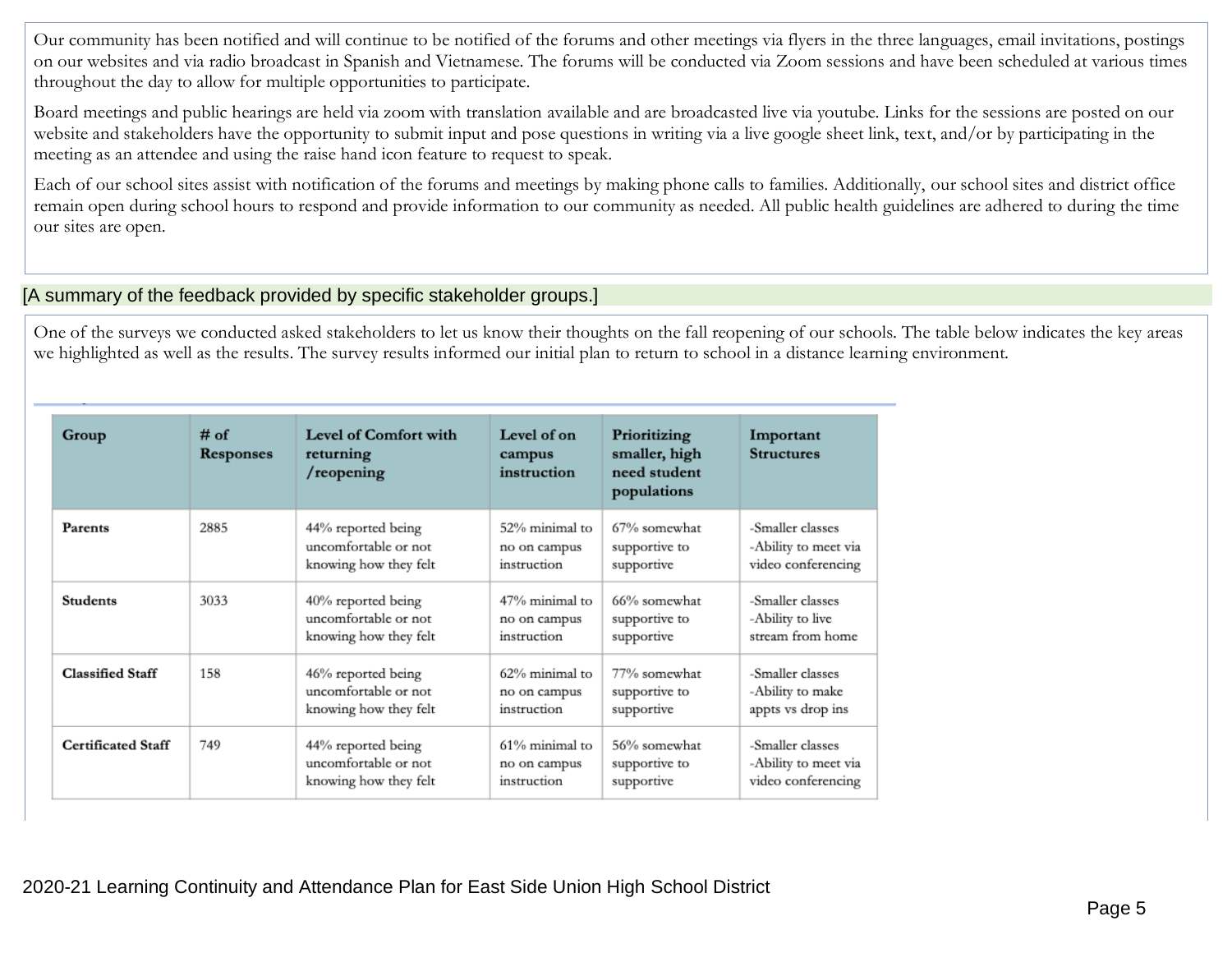We are also planning to continue to survey our students, staff, and parents using our Panorama survey which will allow us to gather information in the following areas: school climate, social-emotional, instruction, and distance learning. The goal is to conduct the survey at least two times during the school year, once each semester.

Additionally, we gathered key questions that surfaced from our community forums and other engagement meetings and created FAQ documents to address the questions. The FAQs were distributed across our organization. We also gathered written questions from our District Advisory Council and English Learner Council specific to the Learning Continuity and Attendance Plan (LCP) and have provided the responses in writing and will be posted alongside this plan on our main webpage.

The most common questions surfaced were specific to how we would continue supporting students during distance learning to ensure academic and social success. Hence our plan is focused on our continued work to build equitable communities through Multi-Tiered Systems of Support (MTSS) while students and teachers are engaged in distance learning and as we prepare to return to in-person instruction.

Our framework for MTSS as a means to build equitable communities where:

**-ALL** students are **welcomed** as they are

#### -**strengths** and areas of **growth for all students are known and supported**

-adults **positively respond** to the social-emotional, wellness, and academic needs of every student

-**ALL** students engage with **tasks** that develop the strategic thinking skills for **full participation** in their local communities and the global society,

is in direct correlation with the purpose for creating this Learning Continuity and Attendance Plan. The LCP is a means by which we can ensure **access** for **ALL** students, **address** the social-emotional, wellness, and academic **needs of every student, re-engage** students based on data: attendance and participation, and provide **access** to a **full curriculum** of substantially similar quality regardless of the method of delivery. Because of this direct connection, the development of this plan was done through the lens of continuing our work to build equitable communities through MTSS.

#### [A description of the aspects of the Learning Continuity and Attendance Plan that were influenced by specific stakeholder input.]

All aspects of this plan were influenced by specific stakeholder input. Sites had an opportunity to provide information on what actions specific to their site were being implemented and/or planned as they pertained to continuity of learning and the entire distance learning program. The in-person instructional offerings will be directly influenced by stakeholders as the primary duty of the task force will be to inform the approach for safely and effectively providing in-person instruction to students. The topics offered for professional development were directed influenced by teacher need and request for learning. Additionally, feedback and input for the strategies for addressing pupil learning loss and supporting the mental and social-emotional wellbeing of students was gathered from members of the DAC/DELAC advisory group as well as from the various community forums held.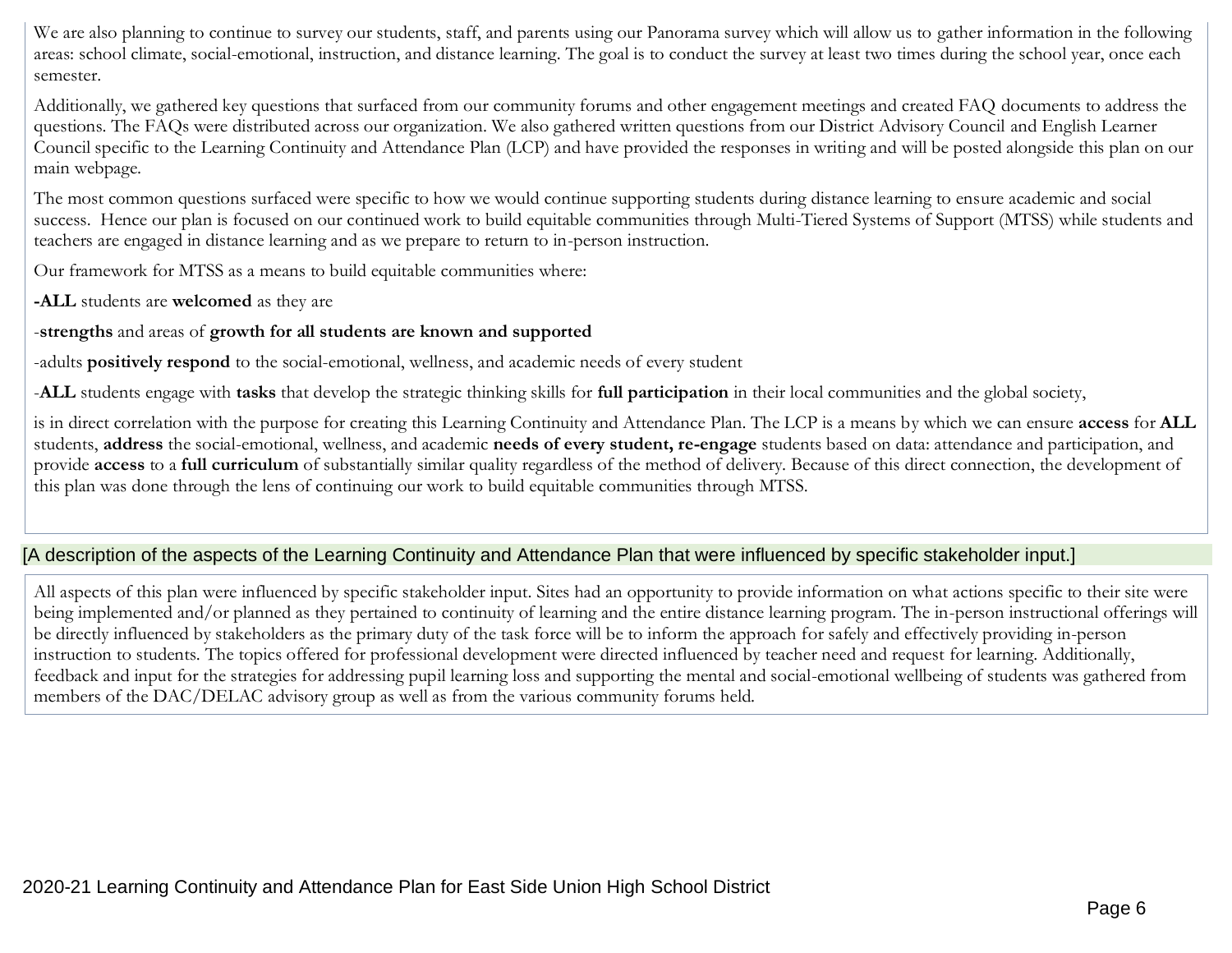## **Continuity of Learning**

## **In-Person Instructional Offerings**

[A description of the actions the LEA will take to offer classroom-based instruction whenever possible, particularly for students who have experienced significant learning loss due to school closures in the 2019–2020 school year or are at a greater risk of experiencing learning loss due to future school closures.]

We are following public health guidelines to assess and determine where we are based on the State's monitoring list as this informs whether or not we are allowed to conduct in-person onsite instruction. We have created a school reopening task force consisting of certificated staff, classified staff, parents, students, board members, and administrators to develop a plan for how we will offer classroom-based instruction once it is safe to do so. Currently, we are planning for a phased approach as follows:



For Phase 2, once our county is off the State Watch List, our plan is to meet with key staff who work within some of our programs targeting our most-at-need student populations such as our students with moderate to severe disabilities, our short-term English Learners, and our students at our continuation schools to determine the best approach to providing in-person instruction and/or support for these students.

In addition, we are working with a Reopening Task Force to determine the best approach for in-person instruction. The Task Force consists of administrators, bargaining unit representatives from both our certificated union ESTA and our classified staff union CSEA, students, parents, and board members. The initial work with this task force will focus on planning for Phase 3, a hybrid approach, by responding to the following three essential questions: 1) What are the essential conditions required for schools to reopen in a hybrid program? 2) What type of schedule would best support the needs of students and meet all guidelines from Santa Clara County Public Health? and 3) How do we ensure that all sites will follow the safety and health procedures as outlined by the Santa Clara County Department of Health?

To ensure the safety and wellbeing of our community, the following protocols will be in place once we begin in-person instruction: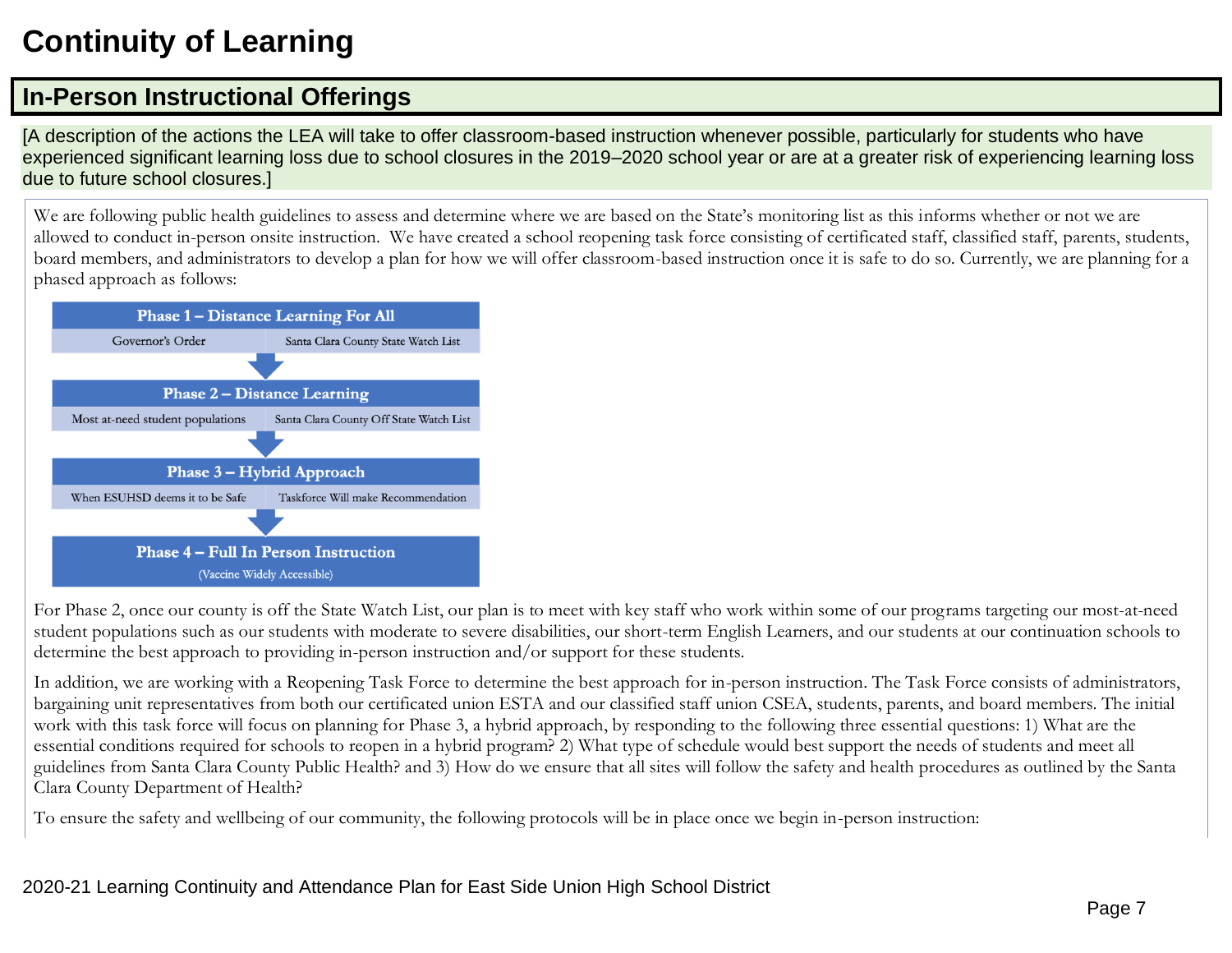#### **Facility Use/Campus Access**

Each school site has identified the points of entry and exit, how the flow of student traffic will be managed and by whom, restroom accessibility, and cleaning schedules for all spaces used. All school sites have been issued common signage to post in our three main languages (English, Vietnamese, and Spanish).

#### **Screening Process**

Any student/staff participating in in-person instruction will have to conduct a symptom screening check each day using a web based application (Company Nurse). Staff or students who do not receive a pass rating after responding to the questions within the app will be asked to remain at home and will work with our District representative on next steps. The District also has developed an illness response protocol and a response process for when someone is diagnosed with COVID-19.

#### **Protective Equipment**

Our district has purchased a variety of items including but not limited to: Masks, face shields, disinfecting wipes, hand sanitizer, touchless thermometers, disposable gloves, no touch sanitizer and soap dispensers, tissues, cleaning and disinfecting supplies, and plexiglass barriers for use in office spaces and classrooms.

#### **Masks and Face Shields**

When staff or students are using campus areas, both groups are required to wear masks. Students will be required to wear clean, cloth masks from home or will be provided with disposable ones at school. Staff members can wear district-provided masks, clear face masks, and can opt to add a face shield if needed. Mask breaks can occur throughout the day when students and/or adults can be six feet apart and ideally outside.

#### **Cleaning and Disinfecting**

When staff or students are using campus areas, daily cleaning and sanitizing protocols will be followed with an emphasis on high-traffic areas. Areas include: Full classroom misting with disinfectant, door handles, faucets, table tops & chairs, soap, paper towel and sanitizer dispensers, main offices, restrooms. Additionally, all HVAC units will be serviced and MERV 13 filters will be installed in all units.

#### **Physical Distancing**

Physical Distancing Protocols have been established to protect students and staff. Classroom furniture has been rearranged to ensure a 6 foot distance between students. Arrival, dismissal, breaks, and lunch times will be staggered to allow for adequate rooms for students. Social distancing markers have been purchased for all District facilities and will be placed strategically to help remind staff and students of the need to keep 6 feet apart.

#### **Hygiene Practices**

Signs have been created to remind staff and students about good hygiene practices including washing hands for 20 seconds and covering coughs and sneezes. All employees will be provided supplies to sanitize their desk areas at the end of each day, which is in addition to the cleaning and disinfecting that will be done each evening.

### **Actions Related to In-Person Instructional Offerings [additional rows and actions may be added as necessary]**

| Description                                                                                              | <b>Total Funds</b> | Contributing |
|----------------------------------------------------------------------------------------------------------|--------------------|--------------|
| Personal Protective Equipment (PPE) to prepare for in-person instruction once it is deemed safe to do so | 75,482             |              |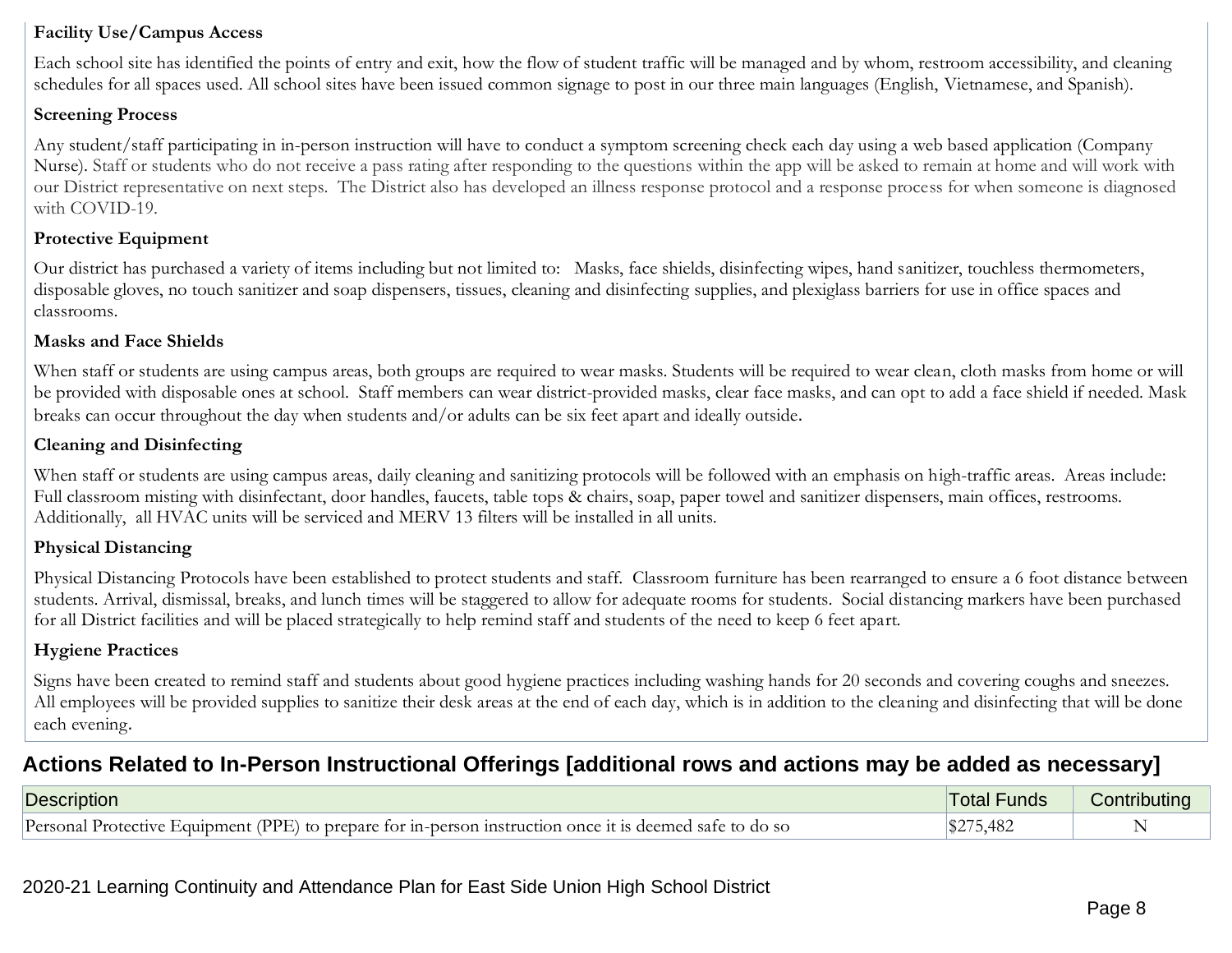| Custodial supplies for cleaning and disinfection                                           |                | N |
|--------------------------------------------------------------------------------------------|----------------|---|
| Soap and dispensers for installation at various locations at all school sites              | \$24.61        |   |
| Cleanup of sites due to exposure as staff prepared for reopening for in-person instruction | <b>S86,005</b> |   |

## **Distance Learning Program**

## **Continuity of Instruction**

[A description of how the LEA will provide continuity of instruction during the school year to ensure pupils have access to a full curriculum of substantially similar quality regardless of the method of delivery, including the LEA's plan for curriculum and instructional resources that will ensure instructional continuity for pupils if a transition between in-person instruction and distance learning is necessary.]

During the 2020-2021 school year, ESUHSD will offer the same array of courses as in previous years. Students have access to all courses as they have in the past and were able to select their courses prior to our school closures.

District Administration and the East Side Teachers Association collaborated in the creation of an MOU that sets guidelines for teaching during distance learning. The blocked schedule we follow includes two 1.5 hr periods of synchronous teaching per week for each course. During this time, all teachers are expected "to host a video conference session using Zoom or Google Meets for the duration of each class, for the assignment of tasks, instruction, guided practice, intervention/small group support, re-teaching, and individualized support." In addition, our Wednesday schedule provides 240 minutes of asynchronous time for students to work independently to complete their assignments as well as additional time for live interactions between teachers and students "for purposes of instruction, progress monitoring, and maintaining school connectedness."

Our district's Subject Area Coordinators (SACs) have played a key role in ensuring that the quality of our instructional program during distance learning is of "substantially similar quality" to our offerings before the pandemic. During the summer, SACs offered training on online resources and apps that prepared teachers to teach virtually and secured access to e-versions of our current textbooks to the extent that they were available by publishers.

During the year, SACs will offer monthly professional development sessions to their respective department members. The sessions will address the instructional needs of their respective subject areas. In addition, committees of teachers, under the guidance of the Subject Area Coordinators will review and adapt pacing guides and curriculum guides so that content is more accessible in a distance learning environment and will determine which are the essential standards that will be covered in each course to ensure that students are prepared for the next level in their particular subject area. The Subject Area Coordinators will continue to meet monthly with the school site department chairs to provide instructional supports, professional development and resources to their respective department teachers all year long. Below is a summary of their work to date to ensure continuity of instructions and access to a full curriculum substantially similar to that of previous years:

Students in Junior Level English courses have access to an online text. In the freshmen, sophomore, and senior level English courses, students have access to physical textbooks and arrangements were made at each site for students to pick up the physical texts. Additional copies of novels that are used across the district were ordered so that more copies are readily available for distribution across sites. Teachers have made copies of informational and literary texts available to students digitally through the use of texts in the public domain that could be uploaded to Google Classroom and other platforms such as CommonLit, which offers copies of texts and well as lesson ideas. During the summer English/Language Arts department chairpersons reviewed the state standards for all grade levels and determined the essential standards to be taught to prepare students for the next assignments and course levels. The curriculum guides have been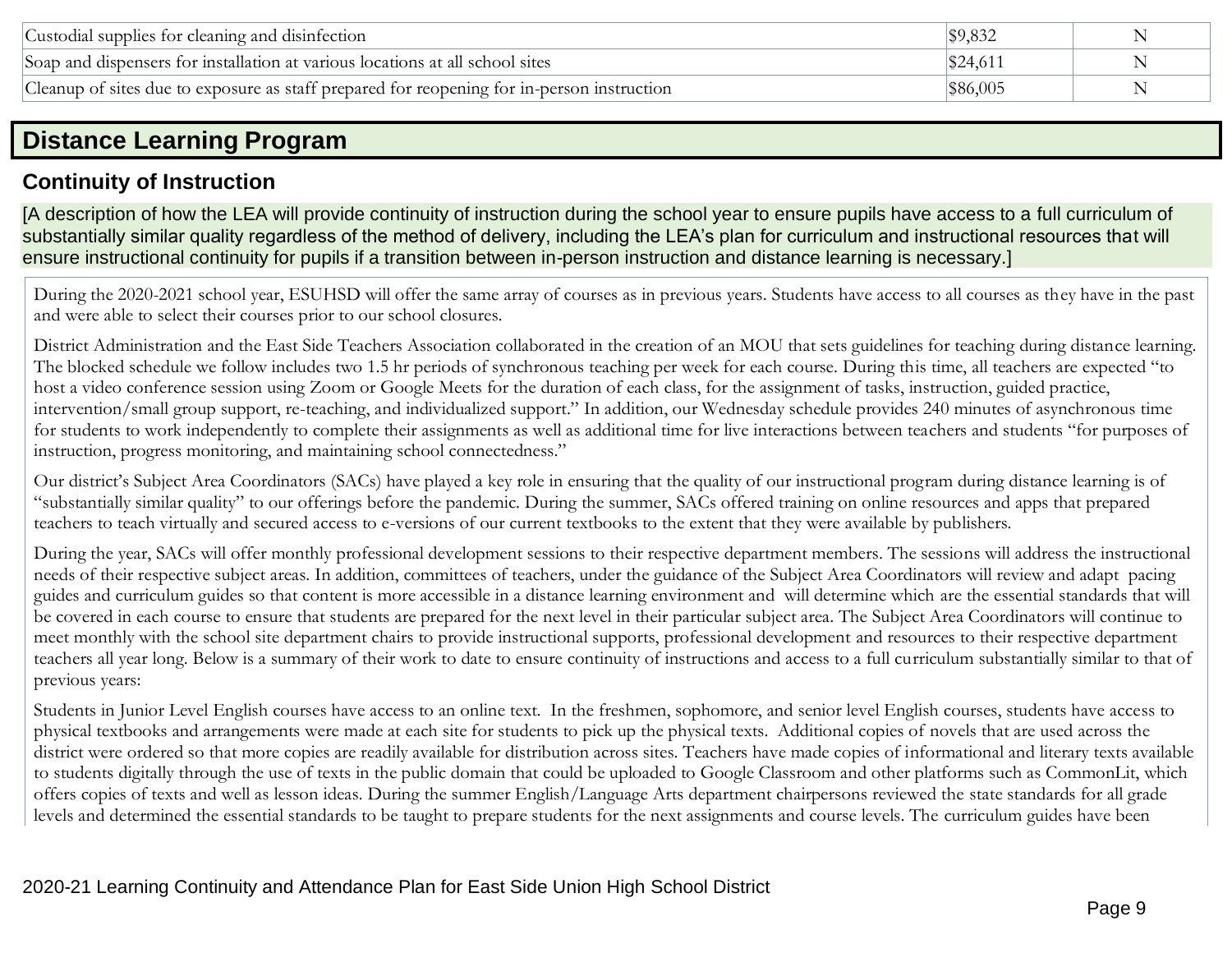updated to reflect the essential standards to be taught and the guides have been shared with all ELA Teachers. ELA teachers have been given PD on CommonLit access and have access to a recording of the PD as a means to access texts as well as curriculum units accompanying those texts.

During the summer and early fall of 2020, a curriculum team composed of Physical Science and Life Science, General and Special Education teachers began the work of modifying our current curriculum to include lessons that may be more accessible in the distance learning platform. This work is ongoing through Fall and perhaps the Winter of 2020, as new resources become available. In science, one major concern being addressed is how to teach laboratory skills and practices to our students without equipment that students would normally have access to in the traditional classroom setting. In response, science teachers were polled, discussions were held, and several laboratory simulations and interactives will be provided. Currently, the plan includes the purchase of Pivot Interactive (Physical Science), Labster (Life Science), Argument-Driven Inquiry Online Investigations (Physical and Life Science), and Webassign (AP Physics). There are additional online lab resources that will be offered and PD provided for HHMI-Biointeractive (Howard Hughes Medical Institute) coming in the fall and winter of 2020. The laboratory resources were chosen and prioritized based on their alignment with NGSS, quality and variety of the simulations, accessibility, price, and supports available. To address science textbook needs for science core classes (NGSS Living Earth, NGG Chemistry, NGSS East Side Physics, Living Earth Essentials, and Physical Science Essentials) our district is currently piloting CK-12 eBooks. Science elective courses have provided students with access to physical textbooks. Each school site arranged student pick-up time slots. For courses where books were no longer in print, other book retailers and online ebook resources were provided to the teacher and their students. Along with other professional development opportunities, PD on the utilization of the CK-12 and its integration with Google Classroom will be provided for Beginner and Intermediate levels.

To provide continuity of instruction, our Social Studies department will continue to follow the curriculum maps for each core subject area and implement all necessary instructional technologies to assist the students whether they are learning via distance or in-person. Our teachers will continue to support the students in skill development and content knowledge ensuring that they are on track to meet the standards for the course and prepared for the next sequential course. Students currently have access to e-textbooks and PDFs to use offline and online to assist in their learning.

In Performing Arts, the single largest issue is "latency" in respect to rehearsing with students in an online format. Currently, technology does not allow for the teachers to have ensemble/group rehearsals and/or teach lessons they would typically do during in person instruction. To compensate for this, the teachers and the Subject Area Coordinator researched and vetted out a number of web-based applications to help fill the gap. These applications are enabling the instructors to teach our classes using them via Shared screen in our "Zoom" class sessions. In addition, students have access to the same applications outside of our class sessions. These applications, along with creative solutions the teachers have developed and shared with each other, are allowing the instructors to engage the students and meet the intended course's curricular outcomes. In addition, we have purchased and/or moved equipment (guitars, keyboards) around the district to ensure that all students and teachers have access to the necessary equipment specific to their course. We have also purchased online textbooks for those classes that typically use one during in person instruction.

To ensure the students have continuity of instruction in their distance learning Visual Arts courses, we will provide art supplies kits to students enrolled in Visual Arts courses. Visual Arts teachers gave input on the essential supplies needed by students to engage and demonstrate competency in the anchor standards for their specific courses. The supplies will be available for students at their school sites. The Visual Arts teachers will work with their site administration to make arrangements for students to pick up their kits. The Subject Area Coordinator will monitor the use of supplies and will make additional orders as needed.

To adapt PE instruction to our new distance learning environment, the district has purchased eBooks for PE Courses 1, 2 and 3. These books help our teachers deliver the health and fitness concepts that is our main focus this school year in Distance Learning. The district also purchased FlipGrid and allows Youtube which enables the teachers to see and assess their students' physical activity and skill production of their various fitness and skill-based assignments. Our team sports concepts that are traditionally taught in Course 2 are being taught through the history of the sport, rules and theories. The students can demonstrate skills used in team sports such as throwing, kicking and catching. Assessment will be on their individual skill progress and knowledge of the sport.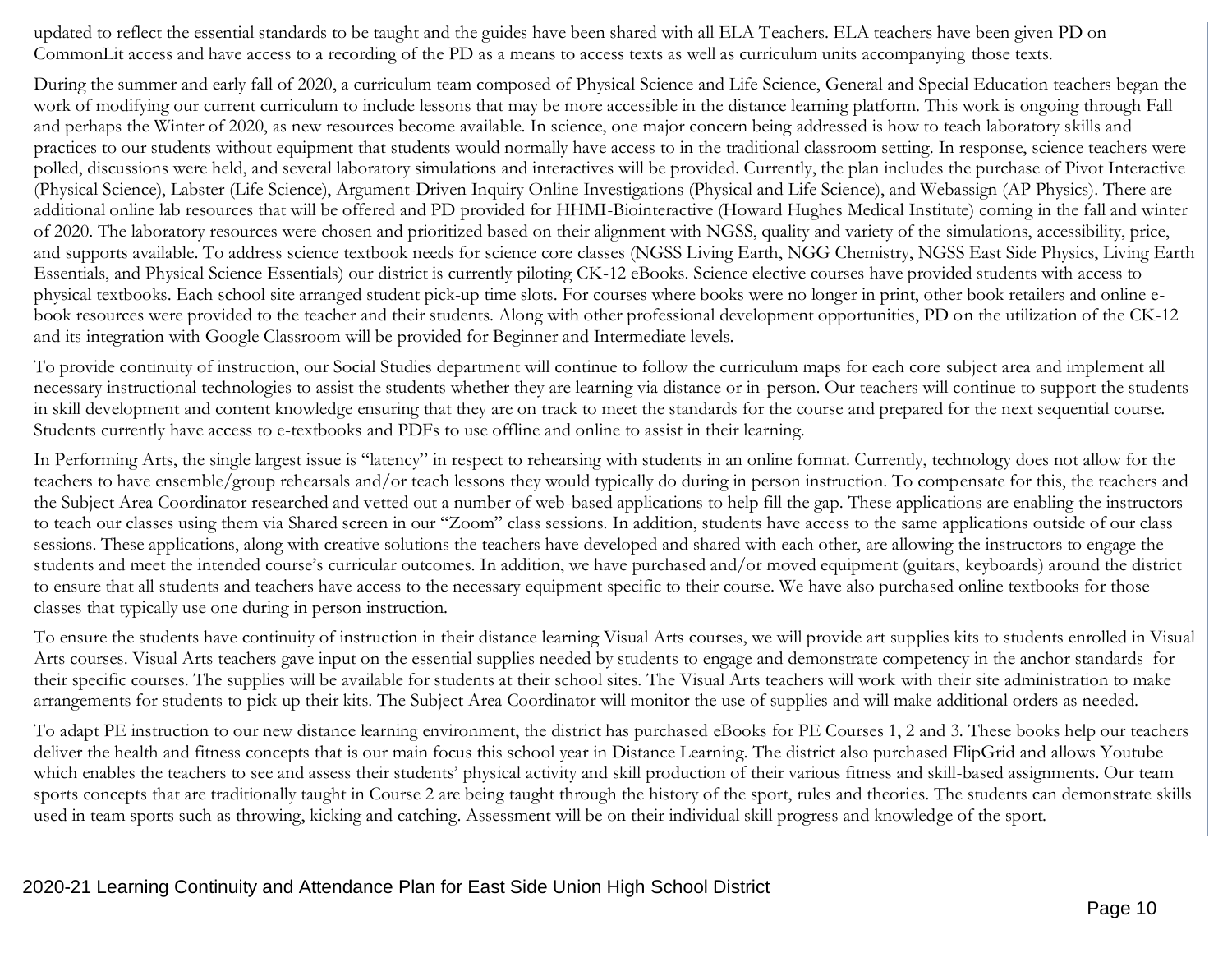In order to ensure that all pupils continue to have access to a full World Languages curriculum the Subject Area Coordinator organized a series of summer technology and proficiency workshops for all World Language teachers at all levels. The technology workshops focused on the latest technology programs and applications for interactive learning for both in person and distance learning. The focus of the training was not just on how to use the latest technology applications, but rather how to use the latest technology to enhance the learning skills necessary for World Language acquisition. The various applications which were introduced were particularly focused on providing teachers the needed tools to continue providing students with the access and stability for student learning. Additionally, World Language teachers were provided with common language proficiency training to assure all teachers are continuing to provide students with the comprehensible input and skills necessary for acquiring language skills in all three modes of communication. In an effort to continue to provide curriculum and emotional support for all department teachers, monthly meetings have been planned in which teachers will have a choice of meeting with similar language and or level teachers to discuss, reflect and review the curriculum. The plan is to continue to provide teachers with the opportunity to practice, share and receive feedback on their practices or challenges in an effort to enhance teaching skills for student success.

In our level 1-3 Integrated Math courses, teachers will continue to use the online textbooks, journals and resources to which they've had access since the adoption of our Big Ideas textbook. Math 1-3 students and teachers are used to these online resources so there has been no interruption to their access to the full curriculum. To provide this same access to our advanced Math students and teachers, our district bought e-licenses for textbooks used in Math Analysis, AP Calculus AB, AP Calculus BC and AP Statistics. In addition, Math 1-3 students have access to printed journals. Physical copies of the e-textbooks will be provided to any student who requests it. We have also provided Math kits made up of compasses and rulers to all students enrolled in our CSU Mathematical Reasoning with Connections courses (MRWC).

The ELD department continues to provide instruction to ensure English learners (ELs) in the program have access to a full curriculum. Using the California ELD standards as a guide, teachers will continue to follow the curriculum to teach the units that need to be covered by ELD levels during each semester. All teachers have access to the online standards-based textbooks and resources. The District has provided videos and written instructions in English, Spanish, and Vietnamese to help students access the platforms their teachers use in distance learning. Due to technology and language barriers, each student was able to check out a physical textbook and two workbooks. Students develop their speaking, listening, reading, and writing skills during synchronous sessions with their teachers. They practice their oral language skills with their family and friends and use the workbooks as a tool to enhance their vocabulary, reading skills, grammar, and writing skills. We have also provided subscriptions to Rosetta Stone to our ELD students so they can continue to practice their speaking and listening skills from home.

For CTE and other computer-based courses, availability of online resources/programs similar to those used during in-person instruction are available. During the summer, Instructional Services staff worked with the CTE teachers and IT staff to determine their distance learning needs in the areas of supplies, technology and sector-specific software and programs. Our CTE Sector Leads in coordination with the Director of Career Services will meet with CTE teachers throughout the year to continue to address the instructional needs during distance learning. Industrial Technology CTE teachers will continue to work with students to receive online certification with Ford Motor Company, Honda Motors, and the Occupational Safety and Health Administration (OSHA).

To support the academic success of our students and ensure our students are college and career ready, our school counselors will continue to provide services similar to those that were offered prior to the pandemic but this year, the services will be offered using our approved video conferencing platforms. School counselors are available for one to one meetings with parents and students via Zoom and/or phone (via Jabber), depending on the parent's technology comfort level. Large group grade level meetings will be conducted via Zoom Webinars. Some sessions will be pre-recorded and available for viewing prior to the large group meeting to allow parents and students an opportunity to provide feedback, make suggestions, and ask questions. In addition, to support our district's implementation of MTSS (Multi-Tiered Systems of Support), school counselors will work in grade level teams to create universal supports (common assurances) for all students that can be provided virtually or during in-person sessions.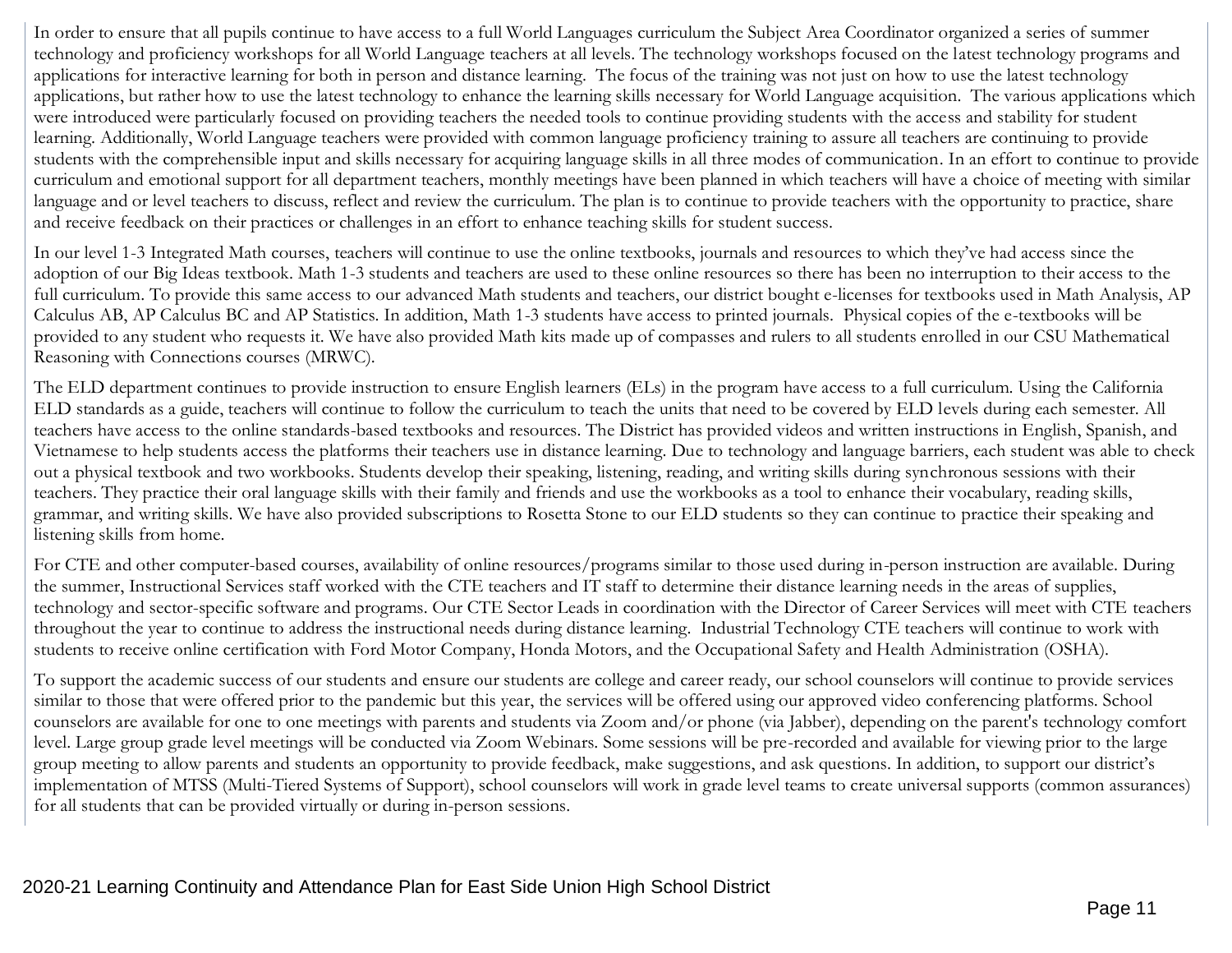Teacher Librarians will continue to teach research lessons to students by visiting content-area teachers' virtual classrooms. Common lessons taught by the Teacher Librarian include teaching students how to use the Gale databases provided by the district, how to effectively evaluate sources on the web, how to correctly cite and document research sources to avoid plagiarism, and how to determine the validity of various print and digital sources. Teacher Librarians will also continue to provide individual student research assistance via LibChat, social media, and email. Teacher Librarians will continue providing students access to a virtual library through electronic resources like LibGuides, LibChat, online reader's advisory, and electronic and audio books. To support students' academic and informational needs, Teacher Librarians will create easily accessible online research guides using the LibGuides platform. Teacher Librarians will create video content, including technology tutorials, to support instruction and students' information needs. Teacher Librarians will upload these videos to a YouTube channel that is easily accessible by students and teachers. Teacher Librarians will continue to support teachers by doing individual outreach as well as by attending Department meetings and sharing library resources that can support teachers' curricular needs. Teacher Librarians will also continue to meet virtually with teachers to co-plan lessons to be taught in the virtual classroom.

## **Access to Devices and Connectivity**

#### [A description of how the LEA will ensure access to devices and connectivity for all pupils to support distance learning.]

From the onset of our school closures, we have been able to provide devices and connectivity for our students by providing them with chromebooks and hot spots as needed. As we planned for the new school year, school site personnel identified students in need of devices and connectivity and distributed equipment to students in need. We have issued 3900 hotspots and we have community WIFI available in the James Lick and Overfelt neighborhoods. We are installing WIFI in the Yerba Buena neighborhood and plan to have it operational by Thanksgiving. We have distributed 7864 chromebooks and have enough chromebooks to ensure students can access one immediately should student need change. Each of our school sites set up a distribution location in an area that would allow for traffic flow and ensure all safety and health protocols would be adhered to. Students were able to come up to the distribution area to pick up the device needed and receive help with onboarding if needed.

We have created videos in three languages to help our families understand how to navigate some of our digital platforms such as google classroom and our secure server ARMS. We also have instructions in all three languages that have been mailed home to all of our families.

Additionally, each school site has designated staff to support parents and students with navigating the digital learning platforms. School Advisors, Parent and Community Involvement Specialists, and other front office staff are available during school hours (8:00am - 4pm) to respond to access and connectivity issues that surface.

### **Pupil Participation and Progress**

[A description of how the LEA will assess pupil progress through live contacts and synchronous instructional minutes, and a description of how the LEA will measure participation and time value of pupil work.]

Our schedule for the 2020-21 to start the school year is based on 100% distance learning for all students given our county is on the State's watch list. The figure below shows our schedule consisting of a 90-minute block for each period. Students have been scheduled into their traditional 6-period day with the option of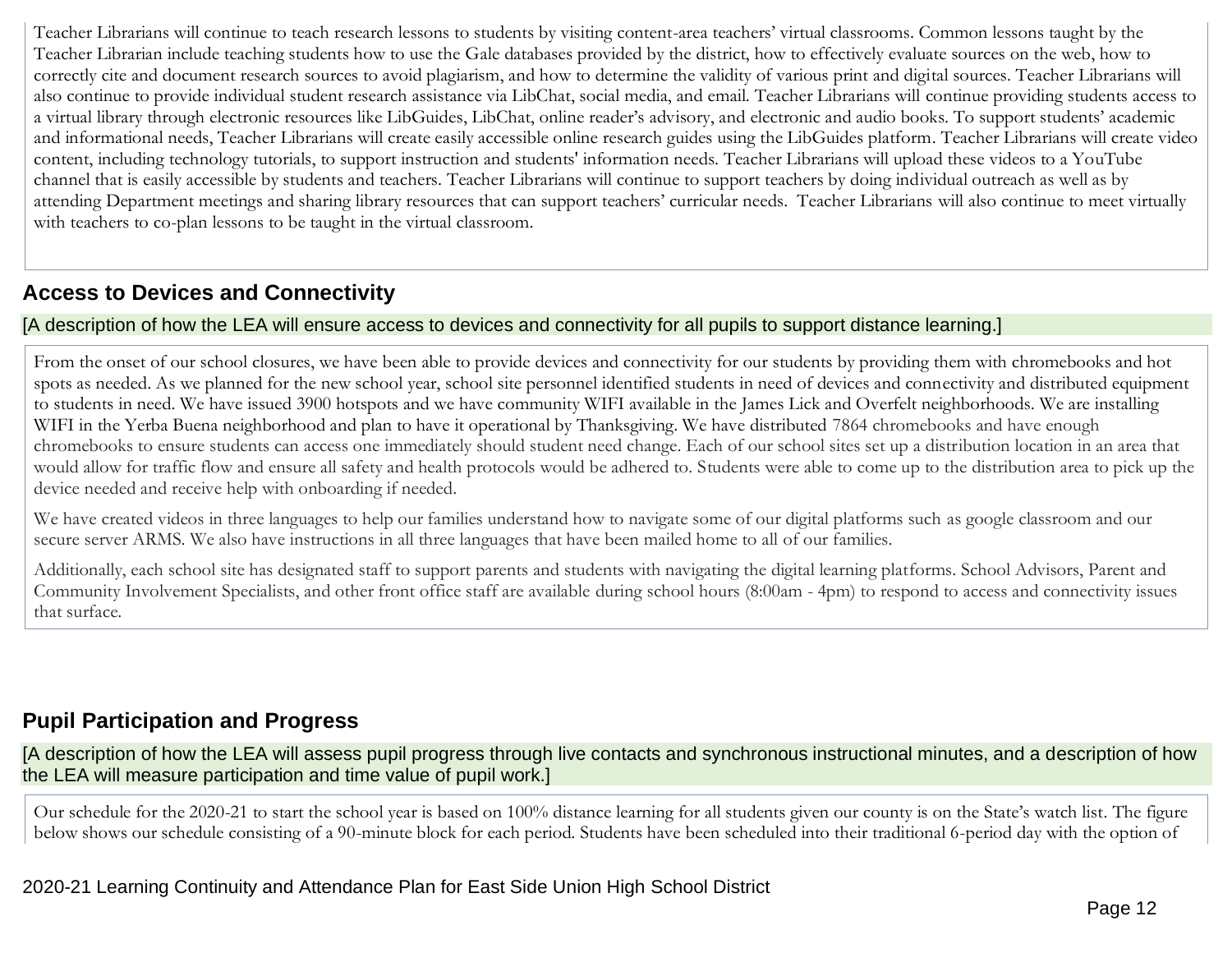starting with Period 1 and ending with Period 6 or starting with Period 2 and ending with Period 7. Students are required to attend each of their periods for the duration of the 90-minute block for synchronous live interaction with each of their teachers. Our schedule also allows for added tutorial and advisory periods for extended instruction and intervention support. Students will also receive academic counseling during these times. On Wednesday mornings students have the opportunity for asynchronous work time to complete assignments posted by teachers for each of their periods.

During the synchronous block periods, teachers will use formative assessments, daily tasks, projects, discussions, and other assignments to determine student progress and identify students needing additional support and intervention so that they can be assigned to the tutorial periods. The Subject Area Coordinators have compiled a list of subject specific formative assessment tools and online apps for which they will provide professional development. This list includes but is not limited to EdPuzzle, FlipGrid, AP Classroom, Lab Simulations, Kahoot, Peardeck, Kami, Mentimeter, Remind, Seesaw, videos, journal entries, etc.

Participation will be assessed on a weekly basis and noted in our Student Information System (SIS) Infinite Campus. Teachers will use level of engagement during video conferencing, submission of assignments, and attendance to tutorial periods to note participation. We have developed codes to indicate the evidence used to mark a student's participation:

| <b>PARTICIPATION COMMENT CODES</b>    |             |                                                                                                                                                                              |  |
|---------------------------------------|-------------|------------------------------------------------------------------------------------------------------------------------------------------------------------------------------|--|
| <b>Participation</b>                  | <b>CODE</b> | <b>Description</b>                                                                                                                                                           |  |
| Student has a checkmark               | <b>AVS</b>  | Attended at least one video session for the week                                                                                                                             |  |
| when at least one code<br>applies     | <b>WOA</b>  | Worked on assignments synchronously or<br>asynchronously                                                                                                                     |  |
|                                       | <b>ADV</b>  | Attended Advisory/Tutorial                                                                                                                                                   |  |
|                                       | <b>DNA</b>  | Did not attend video sessions for the week                                                                                                                                   |  |
|                                       | <b>NAS</b>  | No assignments submitted for the week                                                                                                                                        |  |
| No check mark if these<br>codes apply | <b>OC</b>   | Outreach Contact - This code should be added if<br>either DNA or NAS is assigned and to indicate the<br>teacher has contacted student or parent due to<br>non-participation. |  |

When assigning tasks and assignments, teachers will evaluate the average amount of time needed to complete those assignments so that students have the opportunity to complete those assignments on Wednesdays during the asynchronous time.

For students with disabilities, services and supports usually provided in person will take place in a distance learning format. This includes Specialized Academic Instruction as well as related services and supports including, but not limited to, Speech and Language, Occupational Therapy, Counseling (individual, group, family), Services and Supports for Vision Impairments and Hearing Impairments, and Behavior. So too, accommodations and modifications that are agreed upon elements of a student's Individual Education Program (IEP) will be provided throughout distance learning.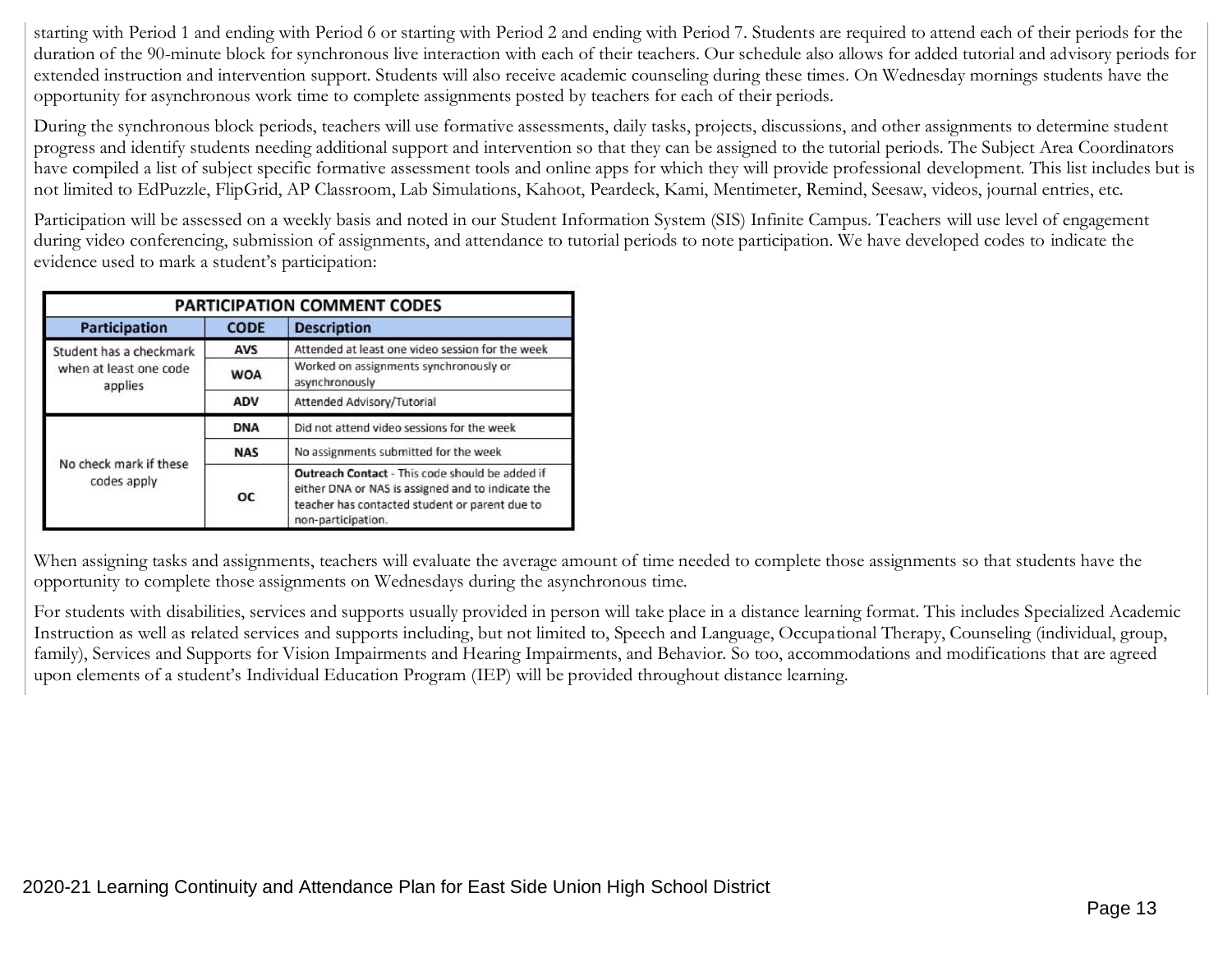| Time/Day       | Monday       | Tuesday                      | Wednesday                                                                                                             | Thursday     | Friday                              |
|----------------|--------------|------------------------------|-----------------------------------------------------------------------------------------------------------------------|--------------|-------------------------------------|
| 8:30-10:00     | Period 1     | Period 2                     | Independent<br>work time for                                                                                          | Period 1     | Period 2                            |
| 10:00-10:15    | <b>BREAK</b> | <b>BREAK</b>                 | students:                                                                                                             | <b>BREAK</b> | <b>BREAK</b>                        |
| $10:15-11:45$  | Period 3     | Period 4                     | Students are<br>expected to<br>complete<br>assignments<br>from their<br>classes and/or<br>access online<br>resources. | Period 3     | Period 4                            |
| 11:45-12:50    | <b>LUNCH</b> | <b>LUNCH</b>                 | <b>LUNCH</b>                                                                                                          | <b>LUNCH</b> | <b>LUNCH</b>                        |
| $12:50 - 2:20$ | Period 5     | Period 6                     | Tutorial/                                                                                                             | Period 5     | Period 6                            |
| $2:20-2:30$    | <b>BREAK</b> | <b>BREAK</b>                 | <b>Advisory Period</b>                                                                                                | <b>BREAK</b> | <b>BREAK</b>                        |
| $2:30-4:00$    | Period 7     | Tutorial/<br>Advisory Period |                                                                                                                       | Period 7     | Tutorial/<br><b>Advisory Period</b> |

## **Distance Learning Professional Development**

[A description of the professional development and resources that will be provided to staff to support the distance learning program, including technological support.]

In preparation for our school year, various professional development opportunities were offered to our staff. The figure below shows the professional development sessions offered along with the number of participants: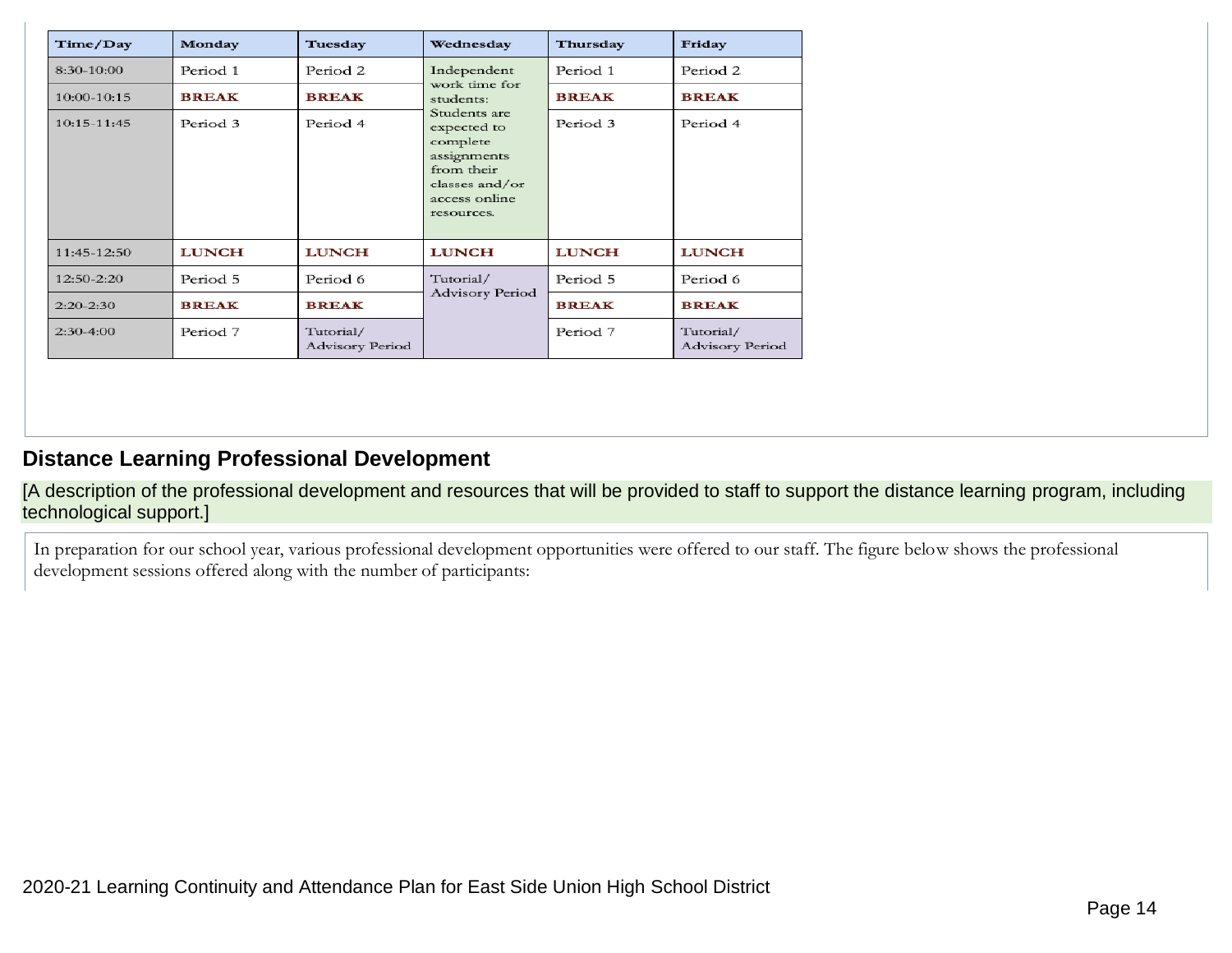| Topic                                                          | # of Sessions | # of Participants |
|----------------------------------------------------------------|---------------|-------------------|
| Zoom (video conferencing)                                      | 21            | 368               |
| Google Meet (video conferencing)                               | 21            | 200               |
| Schoolloop (grading, communication, class<br>management)       | 21            | 216               |
| Google Classroom (grading,<br>communication, class management) | 31            | 453               |
| SEL and Relationship Building / Self-care                      | 9             | 314               |
| Using Assessments                                              | 3             | 118               |
| Total                                                          | 106           | 1669              |

Additionally, during summer 2020, we partnered with the Krause Center for Innovation (KCI) to provide a more in-depth learning experience for 100 of our certificated staff. The professional development consisted of a **4-day (18 hour) distance learning program that focused on three key areas in distance learning: Communication, Workflow, and Content Delivery.** Each of these areas are important when engaging students and families in the learning process, and there are strategies to implement specific technology that will create an effective virtual classroom.

Prior to the opening of school, our Career Services Department facilitated a three-day online training for our CTE teachers with a series of industry sector workshops to help educators prepare for short and long-term changes in future workplaces and what career educators can expect to see in the next one to five years. Educators were invited to interact with highly informative industry panelists and make new industry contacts for their pathway through this series of Industry Sector Sessions.

During the school year, our Educational Services department will continue to offer professional development opportunities that provide strategies and solutions to the challenges teachers and students face during distance learning.

To support the teaching and learning in our Specialized Academic Instruction (SAI) classes, South East Consortium, ESUHSD's SELPA, continues to offer multiple professional development opportunities. These include support for teacher wellness, distance instruction, social emotional learning and development for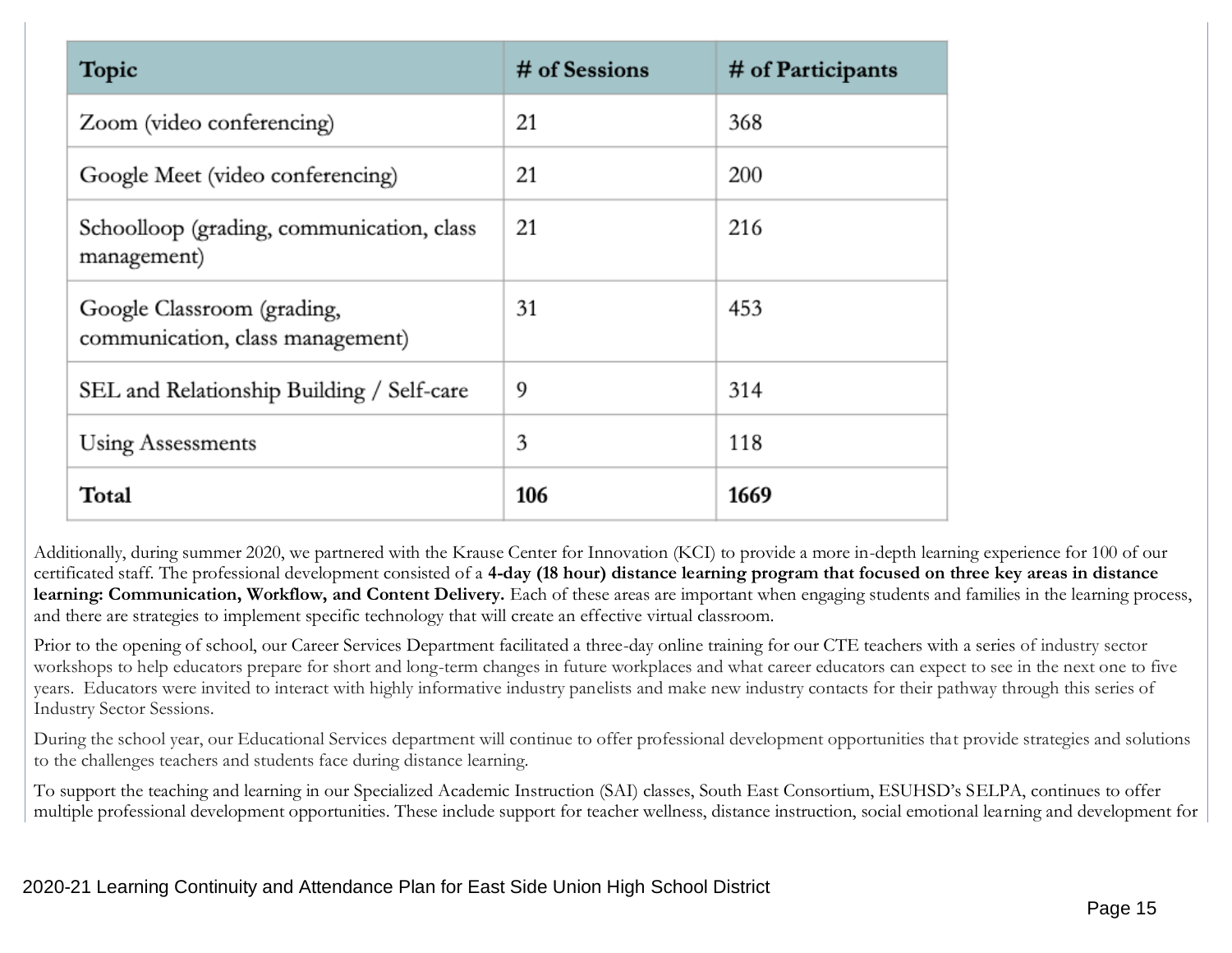students, assessment, Individual Education Program (IEP) development, and compliance with federal Individuals with Disabilities Act (IDEA) and California Education Code requirements.

We will continue our partnership with the Krause Center for Innovation and will support our teachers' participation in the workshops they provide after school, Saturdays and during school breaks. In October KCI will provide a four-session workshop series for teachers of English Learners. Participants will learn engaging activities and routines to engage newcomers in a virtual classroom as well as strategies and routines to develop math and language skills.

However, not all of our professional development offerings will be through partnerships with outside organizations. Our distance learning bell schedule allows for school sites to provide tailored professional development that addresses the needs of teachers and staff at a specific site. Each site has a Professional Development Committee that will continue to survey a site's interests and needs as well as organize the PD calendar for the site.

In addition, our district's Subject Area Coordinators will organize and/or lead district wide professional development workshops during designated Wednesday PD time, after school and on weekends. Subject specific plans are as follows:

Science - During distance learning science teachers will participate in ongoing conversations regarding curriculum modifications to reflect distance learning practices. These modifications include identifying essential objectives that must be covered to address the California State Standards and Next Generation Science Standards with the decrease in face-to-face time between teachers and students. Professional Development (PD) offerings are going to be prioritized and discussed through department chair meetings surveys provided to all science teachers. From these discussions, Best Practice Forums, Tech Forums focusing on the use of laboratory simulations, and "logged on but off-screen" home-based activities, engaging students in the DL setting, and the use of our new online textbook CK-12 will be offered based on the teacher's needs. PD on use of Snap N Read, Gale Database, Kami, and Peardeck across content areas is discussion for the fall of 2020. The Specialized Academic Instruction (SAI) teachers will work with the Subject Coordinator to review the current curriculum and modify it to be more accessible to students enrolled in SAI courses.

**Physical Education** - The Subject Area Coordinator for Physical Education held a "Best Practices" PD session. Based on the results of a teacher interest survey that will be sent out each month, PE will offer PD sessions. Examples of sessions to be offered are teaching apps such as FlipGrid, Ed Puzzle and Train Heroic. We will also offer small group strategy sessions at the end of each PD. Collaboration also seems to be the key to offering a positive and robust PE program as teachers learn and explore ongoing technology offerings that they then share with their peers. "Best Practices" is an ongoing concept as new strategies are being developed for Distance Learning.

**English/Language Arts -** ELA teachers have been given PD on CommonLit access and have access to a recording of the PD as a means to access digital copies of informational and literary texts as well as curricular units accompanying those texts. Turnitin Feedback Studio training will be offered beginning in October to enable teachers to use Feedback Studio as a means of giving feedback on assignments to students. English 1 Essentials PD was given to SPED English 1 teachers to review the essential standards as well as the curriculum and pacing of the course as well as how to use the curricular resources provided. All ELA teachers will be given PD on the Degrees of Reading Power (DRP) assessment to understand the assessment and what data is gathered through the assessment. Additional PD for accessing rigorous text will be offered for teachers to learn strategies for bridging the gap between students reading comprehension levels and the levels of the texts offered for students to read. Teachers will be offered PD on writing DOK 3+ tasks and strategies for preparing students to show that they gained proficiency in the essential standards. PD on how to best utilize Kami and PearDeck in the ELA classroom. In addition, the Subject Area Coordinator will continue to provide professional development sessions to teachers of Specialized Academic Instruction (SAI) English Essentials courses to ensure alignment to Common Core Standards and to the general education pacing guides.

**Visual Arts:** Visual Arts teachers will work in course specific committees to create pacing guides for each course. The pacing guides incorporate the elements of art and principles of design, as well as the new California State Arts Standards and the National Arts Standards for both Visual Arts and Media Arts standards. The Subject Area Coordinator will organize and/or lead technology training for the modes of delivering content. These trainings will integrate district purchased

#### 2020-21 Learning Continuity and Attendance Plan for East Side Union High School District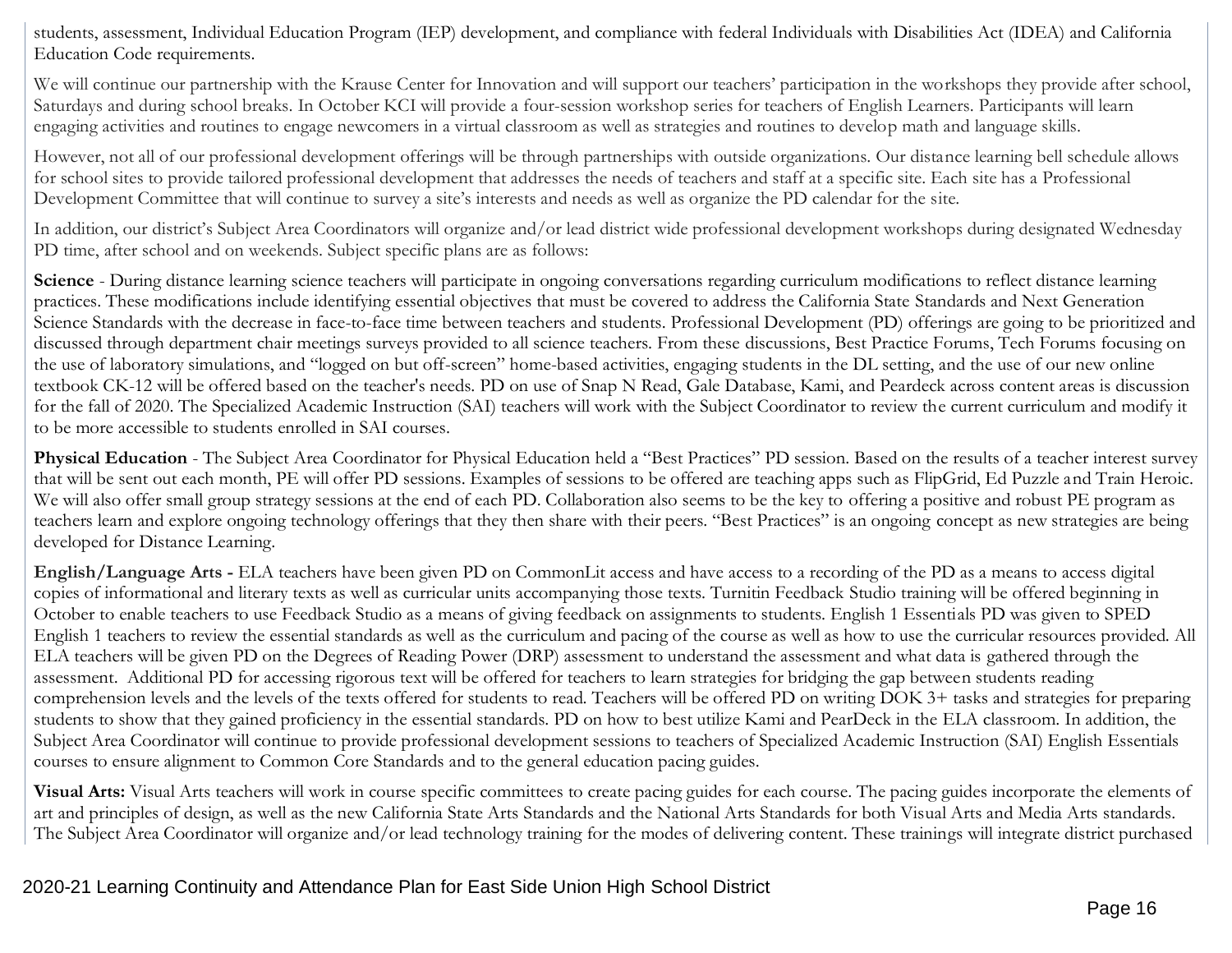apps to which all students have access. The visual arts instructors will share best practices in the specific courses they teach via committees that are formed. For assessment practices, the use of our district's Illuminate as an online assessment will be used to measure students' engagement and learning. Visual Arts teachers will share general visual art rubrics for each course. They will also incorporate the use of online portfolios with a common rubric for visual arts portfolios in the general visual art courses.

Performing Arts: PA teachers in collaboration with the Subject Area Coordinator will continue holding ongoing meetings sharing "best practices" with each other during our District Professional Development and monthly meetings. During future sessions we will be receiving training with the various applications we have purchased for use in our courses. For the most part, the teachers in subject specific areas will be grouped together to allow them to collaborate with each other.

Social Studies - With the support of the Subject Area Coordinator, teachers will develop and enhance their offerings of primary source materials in covering the state curriculum standards in order to offer a more inclusive view of historical content. A special committee has been created this year to widen the lens of history so that our students can see themselves in our content. Social Studies teachers have requested Professional Development time to learn how to utilize Google Forms and Google Sheets in their courses. With all the new apps our district has provided us with, we will need more training on how to implement them into our curriculum and can complete these during our monthly PD meetings. Best practices and grading for equity are also vital areas needed to be addressed during this school year and will require PD time to discuss and create. Our department has a Shared Google Drive for all courses offered where teachers are sharing lessons, units, assessments, and primary source material. Teachers from each course will be given time during our PD to discuss and create more materials to add to our drive.

**World Languages -** WL teachers have been provided with both proficiency training and technology training opportunities in the summer and will continue to be supported throughout the school year. Teachers were provided not only with an introduction to various technology platforms, but also training on the process of completing a lesson plan using these technology tools to specifically enhance language acquisitions and skill development in all three modes of communication. Once a month throughout the school year teachers will continue to be provided with new opportunities to learn new applications or to simply meet with other World Language teachers. During the collaborations teachers will be able to discuss, share and reflect on their successes and challenges and therefore support each other which is important because many times they are the only person at their site teaching a specific language or level. Additional PD access will be provided for those teachers piloting or using digital textbooks. The PD opportunities include a variety of resources, platforms to fit teacher individual needs determined by a series of surveys which were sent out to them and based on exit tickets given after every PD. All platforms and applications are specifically geared on how to enhance language proficiency and student interaction and engagement.

Math - With the support of our district's Math consultant we have been able to provide workshops on effective distance learning strategies suitable for the Math classroom. As soon as the new Subject Area Coordinator for Math is hired, s/he will develop a staff development plan to support the teaching and learning in the Math classrooms. To support the teaching and learning in Specialized Academic Instruction Math classes, for the 2020-2021 school year, Math 1 and Math 2 Essentials teachers are working with a consultant who provides 1:1 coaching and consultation, facilitates collaboration meetings, and presents workshops on distance learning strategies. The consultant is also working with the teachers to adapt the Math 1 and Math 2 Essentials curriculum maps to the challenges of distance learning.

**English Language Development (ELD):** To address the needs of teachers in the department, the Coordinator of Academic Language Development has created the 2020-21 ELD Resources Google Drive folder so teachers can access materials, professional development PowerPoints, and assessment tools by ELD level. ELD chairpersons met during the summer of 2020 to plan for a district-wide ELD teacher training on curriculum, assessment, and technology. ELD teachers have been trained in these areas prior to the opening of the 2020 Fall Semester and will continue to attend training throughout the school year in the areas that they need based on teachers' input. In addition, teachers had the opportunity to attend the Comprehensive Center and California Teachers Association sponsored workshops on how to meet the needs of English learners' language development during distance learning.

#### 2020-21 Learning Continuity and Attendance Plan for East Side Union High School District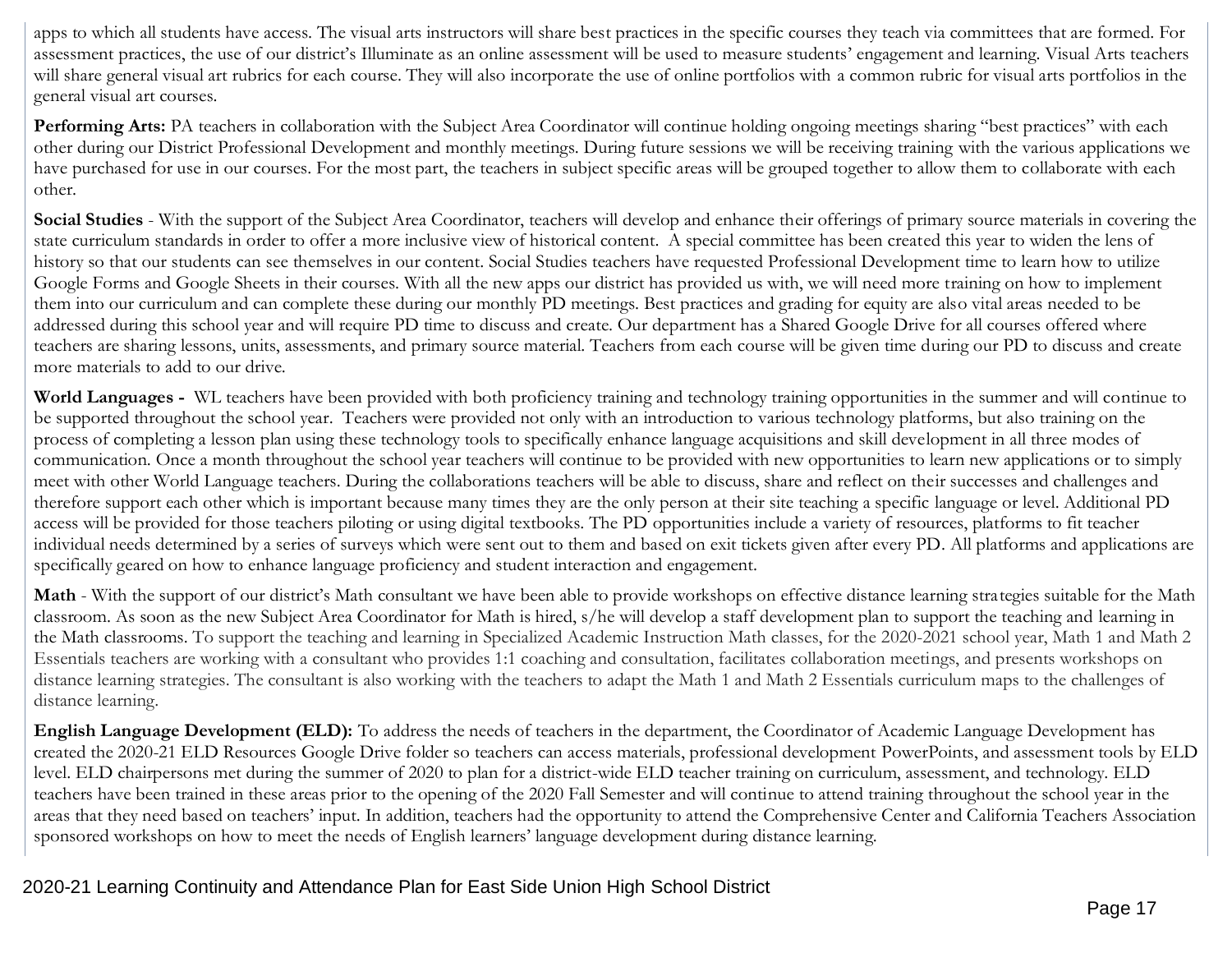**CTE-**Our Career Technical Education (CTE) sector navigators are working with their team members to provide Professional Development in the use of technology and to share best practices and collaborate across the sector to leverage the online learning environment to create projects that can be done across the district. In addition, we continue to work with our industry partners to provide training to our teachers on the various web-based tools to enhance our teaching in the online environment. While these sessions are brought to us through our career pathway partnerships, they will be made available to all teachers at ESUHSD.

**Library Services-**Teacher Librarians will attend professional development to develop skills for various tech tools in order to lead professional development with other staff and students. Teacher Librarians will provide professional development opportunities to staff on the use of GALE research databases in the classroom, including the use of interactive simulations and labs for science classes. Teacher Librarians will attend professional development to inform and enhance collection development and programing that addresses the complex and diverse needs of contemporary young adults.

This school year, our district's IT department in collaboration with our Subject Area Coordinators has provided and will continue to provide online applications to teachers to engage with their students during distance learning. Some of these applications include but are not limited to Flipgrid, Jabber, Edpuzzle, Zoom, WeVideo, etc. In addition, our IT department provides support to all staff using our online help desk ticket system. Any staff member experiencing technical issues or in need of specific equipment can submit a help desk ticket and an IT tech will reach out to resolve the problem. Staff members can also submit a help desk ticket on behalf of a student who is experiencing equipment or technical difficulties.

Lastly, ESUHSD will continue with our commitment to use the Multi-Tiered Systems of Support (MTSS) framework to create equitable communities within our classrooms, in our schools and across the district. This will be the third year of planning and implementation in partnership with Collaborative Learning Solutions (CLS). CLS has converted all their work to virtual platforms and will provide individual coaching sessions to our site principals, coaching support for Tier 1 teams and Tier 1 team leads as all schools in our district continue with their implementation of Tier 1 interventions and supports across all systems in our district. Due to the challenges of distance learning, our MTSS work this year will focus on providing Tier 1 interventions and supports in a virtual environment as well as continuing our work of creating Tier 1 interventions and supports for in person instruction.

## **Staff Roles and Responsibilities**

#### [A description of the new roles and responsibilities of affected staff as a result of COVID-19.]

We have staff whose responsibilities are very dependent on students being physically present on our campuses, therefore, we are shifting the responsibilities of advisors, campus monitors, librarians, and athletic directors. The staff in these roles will now provide on campus supervision for students in need of a quiet space and access to the internet. In addition, they will identify the students who have been absent and/or have not participated and conduct phone calls to assess the situation and provide assistance as needed.

Our Child Nutrition Service (CNS) workers continue to provide meals for our students but in a slightly different setting. We have established a grab and go meal distribution where CNS workers have set up meals in an open space for car and walk-up access.

## **Supports for Pupils with Unique Needs**

[A description of the additional supports the LEA will provide during distance learning to assist pupils with unique needs, including English learners, pupils with exceptional needs served across the full continuum of placements, pupils in foster care, and pupils who are experiencing homelessness.]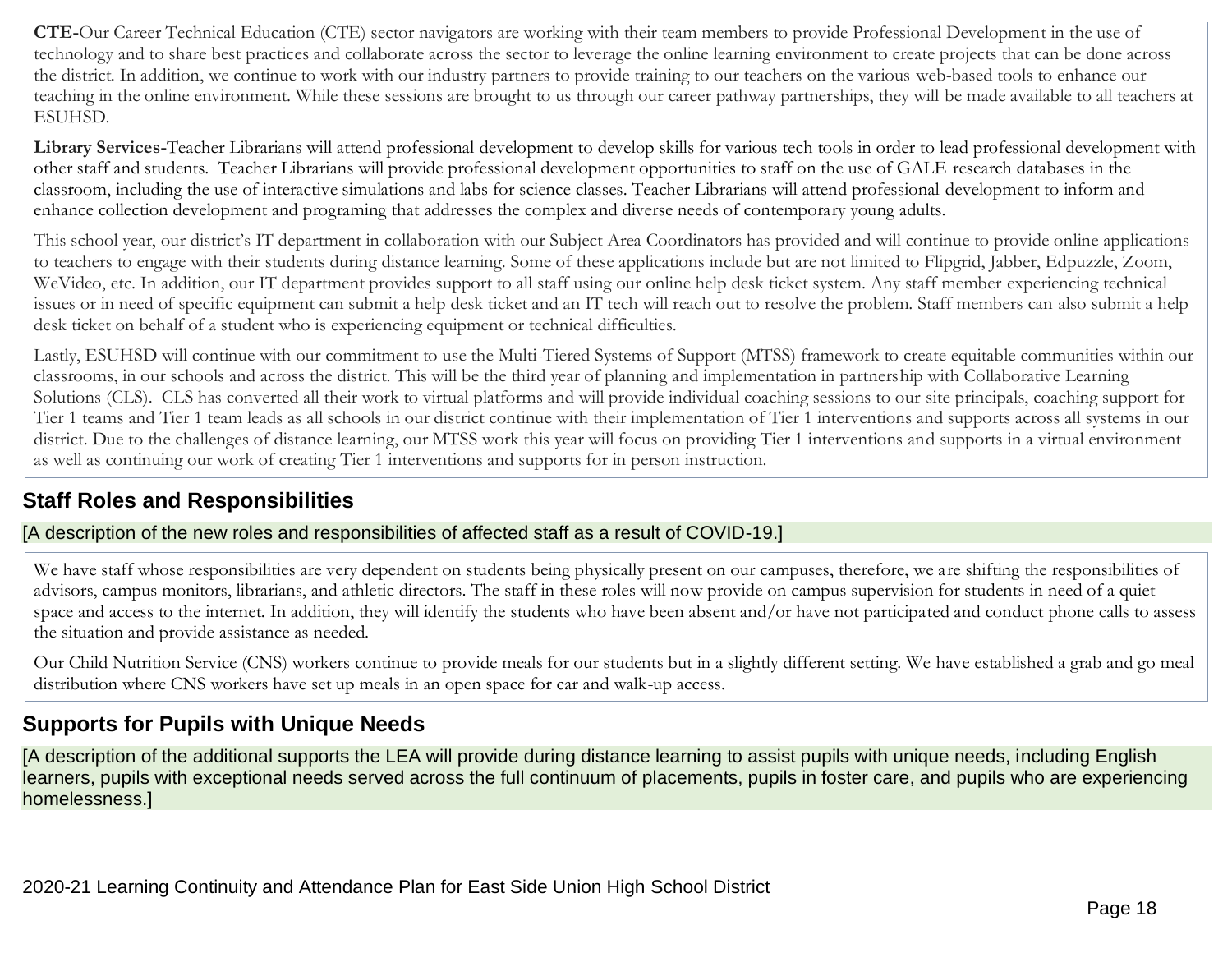Our schedule includes three tutorial periods for students to receive additional support, counseling, and other services as needed. We are also providing our most at need students such as our foster youth and McKinney-Vento students access for onsite space and WIFI access should they need it. In addition, we completed outreach calls to every McKinney Vento, Foster Youth and Justice Engaged Youth between June and August 2020. Based on the outreach calls we were able to identify additional supports and provide resources to students and families including: bus passes and tokens, backpacks and school supplies and clothing.

Additionally, our Justice Engaged Youth are on a caseload and receive monthly contact from our Justice Engaged Social Worker who is providing case management and connecting families with services as needed. We are in the process of contracting for academic tutoring supports for our McKinney, Justice Engaged and Foster Youth.

Students with disabilities will be provided with a full continuum of supports and services based upon their last agreed upon IEPs. Assessments for Initial and Triennial IEP reviews will take place through multiple alternative methodologies as long as in-person assessment continues to be prohibited.

Teacher Librarians provide a variety of supports for students with exceptional needs. During distance learning, Teacher Librarians introduce research orientation and database training in English Language Development (ELD) and sheltered courses so that English Language Learners (EL) students can access texts at appropriate reading levels via the District's Gale databases. These supports provide ELL, ELD, and students in sheltered classes greater access to content knowledge and academic language. Teacher Librarians identify students, through teacher referrals or through LibChat, who may need online virtual assistance via one-on-one or small groups during the tutorial periods. Teacher Librarians provide synchronous or asynchronous mini-lessons or guided practice to students who require additional support. Teacher Librarians also provide digital materials, eBooks and audiobooks, for student enrichment and for scaffolding for ELD students, students with disabilities, and any other students. Digital eBook access for students is currently available only at Yerba Buena. Teacher Librarians will provide eBooks (print and audio) in different languages that reflect the community, different reading level eBooks, and graphic novels for ELL students and students with exceptional needs. To support students' social and emotional health during distance learning as well as during school reopening, Teacher Librarians will provide personal development eBooks that are of interest to young adults.

### **Actions Related to the Distance Learning Program [additional rows and actions may be added as necessary]**

| <b>Description</b>                                                                                                                                                                         | <b>Total Funds</b> | Contributing |
|--------------------------------------------------------------------------------------------------------------------------------------------------------------------------------------------|--------------------|--------------|
| Supply kits for targeted student populations (Low-income, foster youth, English Learners) to engage fully in visual arts courses                                                           | \$167,269          |              |
| Hot spots for students at need, foster youth, English Learners, and low-income, to access internet                                                                                         | \$566,251          | Y            |
| Professional development offerings for staff: extra duty pay for certificated staff                                                                                                        | \$220,000          | Y            |
| Technology tools to support distance learning: EdPuzzle, Zoom, Adobe apps                                                                                                                  | \$46,286           | N            |
| Technology for lab simulations for our Biology, Chemistry, and Physics courses                                                                                                             | \$138,103          | N            |
| Equipment such as musical instruments (guitars and keyboards) to ensure low-income students could access the full spectrum<br>of course offerings such as guitar and piano                 | \$39,000           | Y            |
| Dance floor kits and equipment for dance teachers to provide full spectrum of curriculum to students enrolled in the class                                                                 | \$1171             | N            |
| Physical Education e licenses to support physical activity and instruction for targeted student populations                                                                                | \$55,833           | Y            |
| Instructional supplies such as compasses and rulers to support students in high need (Low-income, foster youth, English<br>Learners) in the Mathematical Reasoning with Connections course | \$5894             | Y            |
| E licenses for Physics courses for students to access full spectrum of curriculum                                                                                                          | \$7085             | N            |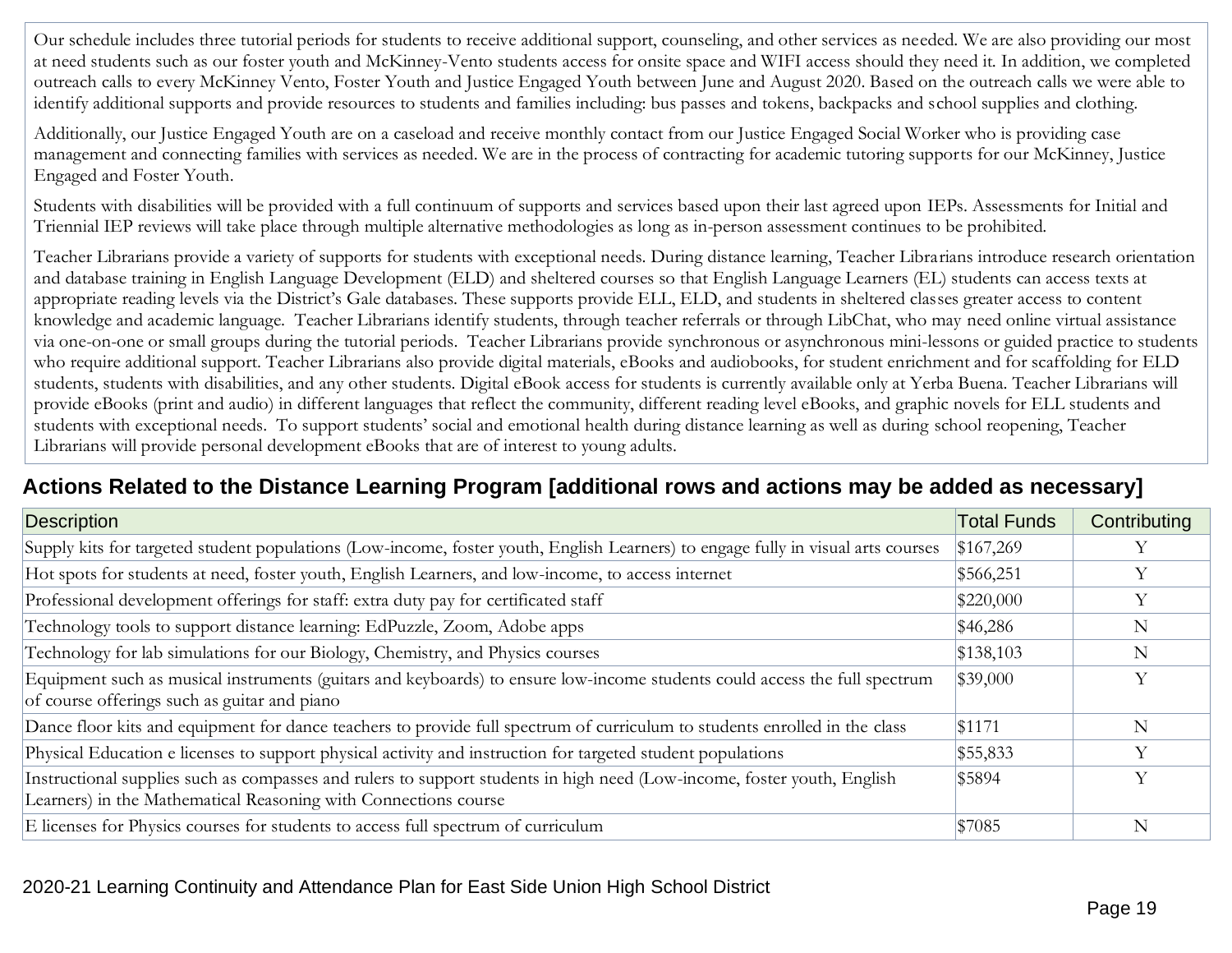| E licenses for Music Appreciation textbook for students to have access to the curriculum                                           | \$560 |  |
|------------------------------------------------------------------------------------------------------------------------------------|-------|--|
| Mailings to ensure our most at need students received all relevant information                                                     |       |  |
| Technology equipment and supplies for teachers to use to enhance instruction for English Learners and low-income students \$81,260 |       |  |

## **Pupil Learning Loss**

[A description of how the LEA will address pupil learning loss that results from COVID-19 during the 2019–2020 and 2020–21 school years, including how the LEA will assess pupils to measure learning status, particularly in the areas of English language arts, English language development, and mathematics.]

At the end of the 2019-2020 school year, our district coordinated and offered a complete summer school program for students in need of recovery as well as for students wanting to accelerate. We offered a summer school program at each of our comprehensive schools and at our continuation sites. We also offered an extended school year to our students with disabilities. We offered courses in Math, Science, English, and Social Studies through a distance learning setting within a synchronous and asynchronous schedule where students received live instruction via video conferencing platform every day for the duration of summer school. We also offered online courses through our online course platform, Cyber High, for students in need of credit recovery. Summer school was offered as a means to support students who may have struggled as a result of our school closures and to ensure students who failed courses during the 2019-2020 school year would be able to recover those credits lost as well as fill in learning gaps that may have occurred as a result of the school closures in March.

For this new school year, ESUHSD will monitor pupils' progress in earning credit toward graduation and UC/CSU A-G Course completion, specifically in core subject areas. Grades will be monitored every 6 weeks to ensure students are on track to earning credit at the end of each semester. A warning system will be created to target students who earn D's and or F's in core subjects for intervention and instructional support. We will also be implementing an online reading assessment, Degrees of Reading Power (DRP), to determine a student's reading level so that teachers are able to address students' reading gaps by scaffolding and providing chunked reading text as needed. Teachers are also using formative assessments to determine the areas of growth needed for students and adjust their instruction. Students identified as needing additional support will be assigned to report to tutorial by their teacher so they are able to receive interventions.

To prevent learning loss, we will be providing on-demand web-based tutoring services to our most-at-need students. We will be partnering with Princeton Review to use their tutoring services through tutor.com. This service will allow students to access live tutoring support 24 hours a day. 7 days a week. Students will be able to submit written assignments for feedback, pose questions, and make appointments to connect with a live tutor who will support the student via a recorded chat session with interactive digital whiteboards to assist the students in understanding the problem at hand.

To support the transition to high school for our 9th grade long-term English Learners (LTELs) and ensure that they earn sixty credits in their first year of high school, each school site will provide a teacher mentor to case manage and tutor struggling 9th grade LTEL students. These virtual tutoring sessions will be held after school and on weekends and will focus on tutoring in English, Math, Science and Social Studies and embed study skills instruction into the sessions.

In addition, as a district, we are committed to continue to provide opportunities for credit recovery so that our students graduate on time and/or are eligible for university admission. In collaboration with CyberHigh, we have restructured our district processes and protocols to provide CyberHigh courses during distance learning. This credit recovery program was available to students during spring and summer 2020, and will continue to be available during the 2020-2021 school year.

Our district recognizes that the impact of COVID-19 on learning will be felt beyond this school year. To address specific content loss and prepare for the 2021- 2022 school year, the Subject Area Coordinators will incorporate this conversation into their staff development workshops and sharing of best practices. During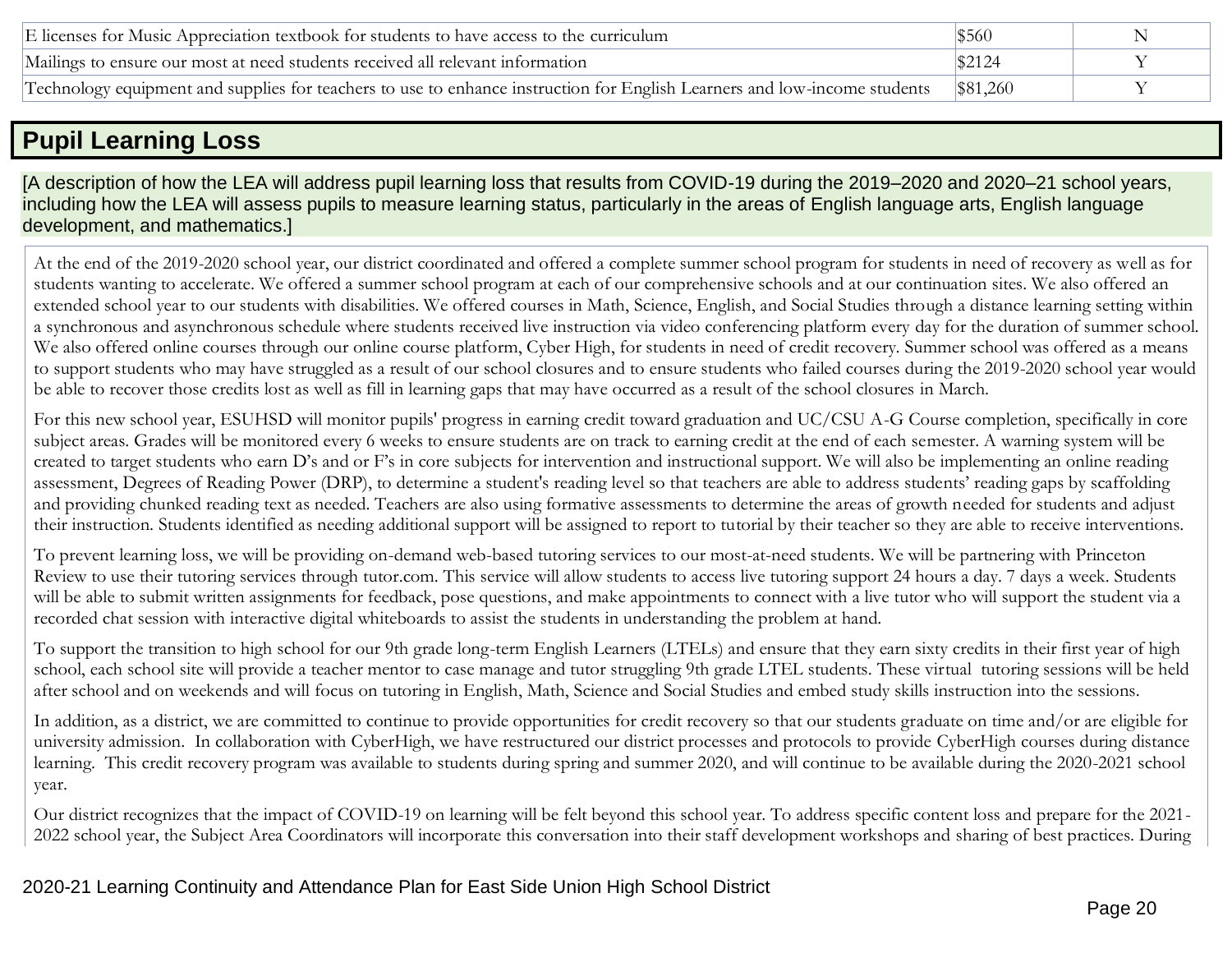the monthly Subject Area Coordinator department chair meetings and as part of the work that course specific committees will do this year, we will develop a plan to assess students' skills and address any skills deficits when we return to in person instruction.

### **Pupil Learning Loss Strategies**

[A description of the actions and strategies the LEA will use to address learning loss and accelerate learning progress for pupils, as needed, including how these strategies differ for pupils who are English learners; low-income; foster youth; pupils with exceptional needs; and pupils experiencing homelessness.]

As a district we continue to be committed to our work of creating equitable communities through Multi-Tiered Systems of Support (MTSS). All of our sites continue to work on developing common assurances at the Tier 1 level to ensure students' instructional and behavioral needs are met.

The daily schedules at all schools include a support/tutorial period three times a week. Teachers will use that time to target students whose grades fall below a C to provide extra support and reteaching so that students can improve their grade. We have also partnered with Khan academy to offer content support for students to access any time they need help. Teachers are able to assign content support and track what students are accessing and what topics within a content area is more frequently accessed.

We are also partnered with Goodwill Industries who have secured grant funding through the ASSETs program to offer after school tutoring support and other virtual enrichment activities for students at need.

Given that our county is still on the State's COVID watch list, we are unable to offer any in-person instruction or supports. However, we are planning to provide in-person support to targeted student populations such as English Learners, low-income, foster youth, students experiencing homelessness, and students with exceptional needs once it is deemed safe to do so. This will happen by identifying staff who will provide tutoring and academic counseling to these students during the tutorial sessions and/or before or after school hours.

To address the learning loss of our English learner students, teachers will be participating in professional development focused on instructional strategies to meet the unique needs of our ELs. The professional development will be provided by West Ed. WestEd's Quality Teaching for English Learners (QTEL). This virtual training will provide secondary educators with the tools they need to accelerate language development, academic literacy, and disciplinary knowledge of all students, particularly English learners. A cohort of teachers of ELD and Sheltered courses will participate in this workshop series. Site administrators will be encouraged to participate so they can support the cohort of teachers in their implementation of the newly acquired strategies.

Learning loss for students with disabilities will be measured by the means described above, in addition to regular evaluation of their progress toward individual IEP goals. Case Managers will hold amendment IEP meetings for students with at home behaviors that be impeding their learning, students who have demonstrated regression during COVID 19 school closures, and those who are not making progress toward their IEP goals. Those IEP teams will be responsible to determine next steps toward mitigating or remediating learning loss.

Our district Counseling Coordinator and our school's counselors have begun to adapt their work to our new virtual environment, particularly the work that they do with students who need extra support i.e. students earning D's and F's, English Learners, students with disabilities, and/or students in unstable housing situations. School counselors will identify these students using data from our student information system. They will provide small group targeted interventions in the form of workshops and presentations. These presentations will provide strategies for how students can get the help they need to improve academically. For

#### 2020-21 Learning Continuity and Attendance Plan for East Side Union High School District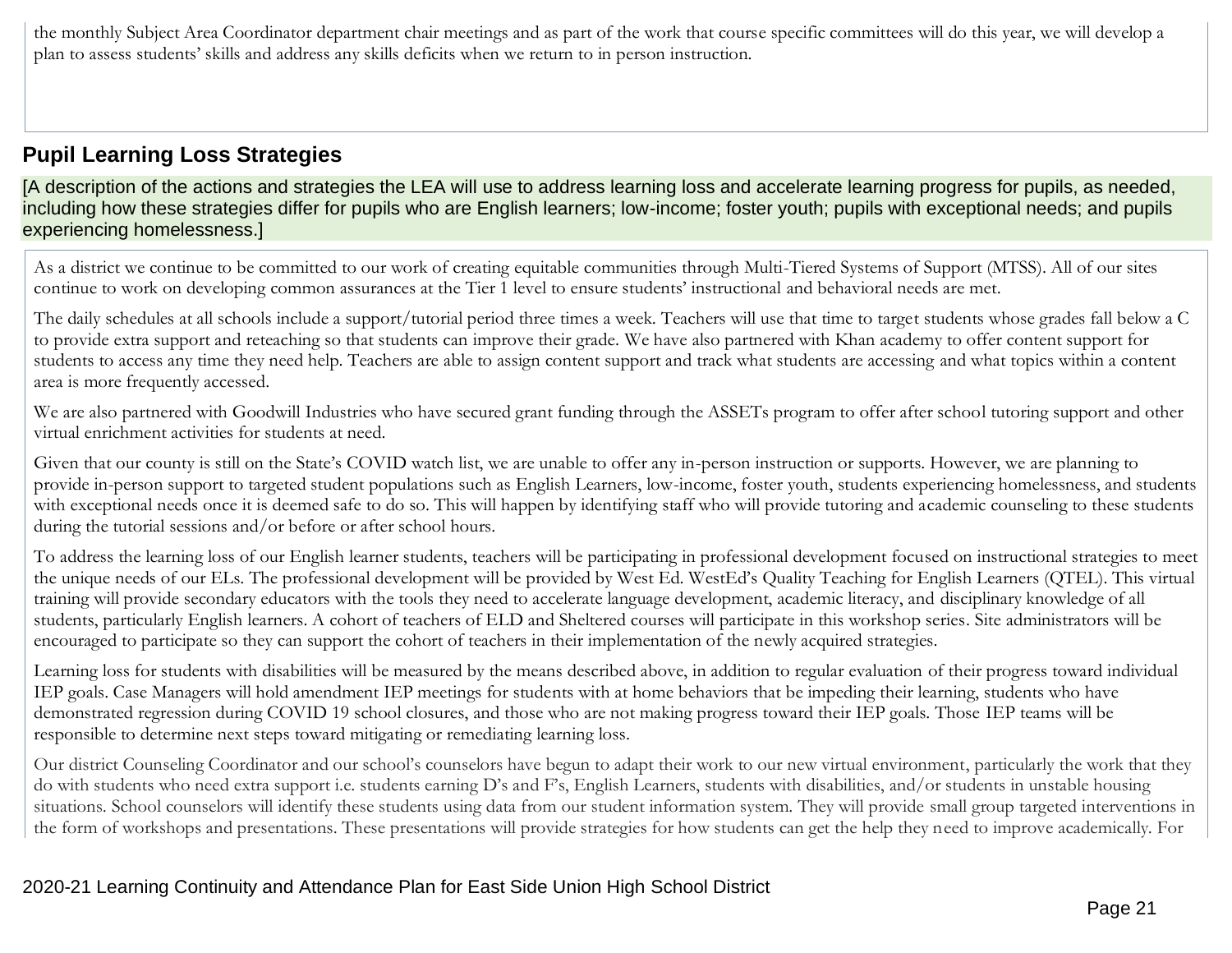students needing intensive intervention, school counselors will meet with these students in one on one counseling appointments. During Distance Learning these interventions are provided through Zoom Meetings and also through Phone Meetings (via Jabber) depending on the technology needs of our students and parents.

During distance learning, our school sites' Instructional Support teams will be conducting their meetings via Zoom and will continue to support individual struggling students with accommodations and strategies that can support their academic success. To support the IST teams, implement common practices and assurances districtwide, and provide individualized interventions and supports to our students, this school year, Educational Services will provide a series of trainings to IST team members and site administrators.

To prevent learning loss for our students who may experience home insecurity, a change in placement as a result of the foster system, or for any student needing to be away from their home of residence during distance learning due to emergencies or extended illness, we have developed a plan that will protect students' access to instruction as well as their right to submit coursework for full credit. Depending on the length of "absence" and accessibility to technology and connectivity, students will be able to 1) stay connected in their current distance learning setting following the same schedule, or 2) work with school staff member to develop a Pupil Learning Loss Prevention Plan (PLLP) that will allow students to submit work upon their return to school and if work is submitted, attendance will be adjusted to Present and students will receive full credit for assignments submitted within 15 days of their return, or 3) enroll in an alternative program such as Independent Study or Home/Hospital instruction, if the absence will be for a longer period of time (over 15 days).

In addition, Teacher Librarians will identify students through teacher referrals or through LibChat who may need additional assistance via one-on-one or small groups. They will then be available to provide synchronous or asynchronous mini-lessons or guided practice for students who require the additional support. Teacher Librarians will provide reader's advisory assistance and both physical and digital book resources to promote reading growth for ELL and exceptional students, including materials in mother tongue languages. Research shows that regular reading stimulates imagination and creativity, helping writing to become more descriptive and original.

### **Effectiveness of Implemented Pupil Learning Loss Strategies**

#### [A description of how the effectiveness of the services or supports provided to address learning loss will be measured.]

We will measure the effectiveness of our strategies by analyzing grade reports collected every 6 weeks to identify students who may be off track of earning a passing grade by the end of the semester. Using our data collection tool, Illuminate, we will use the Early Warning System (EWS) report to identify students needing additional support and interventions. Additionally, we will measure effectiveness using attendance and participation records which can be used to monitor students' level of engagement. Teachers will use the data to contact and outreach students who are not engaging. If students continue to not be engaged as indicated by the participation log reports, site outreach teams will communicate with students and their families to assess the situation and provide support and referral to additional resources as needed.

### **Actions to Address Pupil Learning Loss [additional rows and actions may be added as necessary]**

| Description                                                                                                                                                                        | unds-<br>i otal | ibutinc    |
|------------------------------------------------------------------------------------------------------------------------------------------------------------------------------------|-----------------|------------|
| . Academy '<br>-loss<br>students.<br>tor use by our most-at-need :<br>$\lq$ experiencing<br>-K han<br>learning<br>Acces<br>-at risk<br>resources such<br>് വ<br>റവ <sub>ന്</sub> ല | 5,000           | <b>T</b> 7 |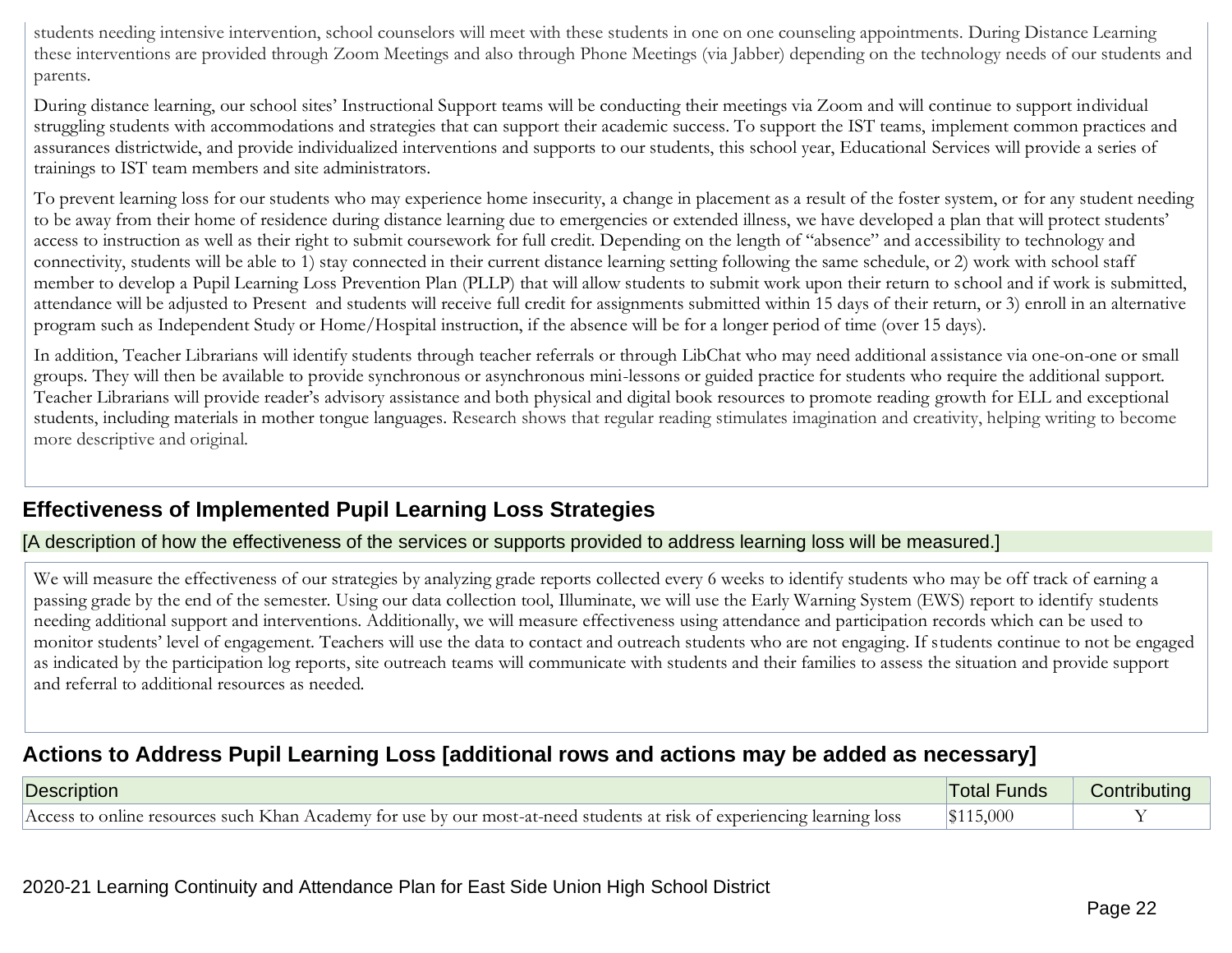| Online virtual tutoring services for our most-at-need students including our foster youth, English Learners, and low-income           | $\$ 95,201$ |   |
|---------------------------------------------------------------------------------------------------------------------------------------|-------------|---|
| students                                                                                                                              |             |   |
| Online version of the Degrees of Reading Power (DRP)                                                                                  | \$27,714    |   |
| MTSS coaching work at sites to address building of common assurances within the three tiers to support student learning and \$150,000 |             | N |
| interventions                                                                                                                         |             |   |

## **Mental Health and Social and Emotional Well-Being**

[A description of how the LEA will monitor and support mental health and social and emotional well-being of pupils and staff during the school year, including the professional development and resources that will be provided to pupils and staff to address trauma and other impacts of COVID-19 on the school community.]

The East Side Union High School District has 17 full-time social workers across the district. Each high school has a full-time social worker employed by the district and an additional social worker assigned to support our students enrolled in the 4 ED programs we offer. In addition, we have a robust school social work intern program and will have 33 interns for the 20-21 school year. Lastly, we partner with over 15 community-based organizations to offer services including: Justice Engaged Advocacy, support groups, social emotional, physical health supports and mental health services.

The East Side Union High School District will respond to the mental health and social and emotional well-being needs of our students using a Multi-tiered System of Support which includes prevention, targeted group supports & one-to-one support. At the Tier 1 level, social workers at each site will be providing weekly psychoeducation using social media, schoolloop, email and other tools. Psychoeducation will contain information about the available mental health, social and emotional resources available to them through their school site while on distance learning. In addition, social workers and community-based partners will also provide psychoeducation on topics including; anxiety, stress, grief, loss and other common areas of concern that have surfaced as a result of the coronavirus pandemic. At the Tier 2, social workers in collaboration with our community-based organizations will provide small groups at their various school sites. Small groups will be offered virtual telehealth sessions using Zoom and other videoconferencing technology. The small groups will be identified using the referral data, which indicates the reasons requests are being made for students. At the Tier 3, individualized supports will be identified and offered to students based on an intake assessment with students. Our Tier 3 services will include individualized counseling, case management, and referral to community resources for services as it relates to mental health, substance usage, teen parenting, gang-impacted youth, academic support and health screenings.

Additionally, school sites are using the allotted tutorial and advisory times to conduct schoolwide lessons focused on building positive relationships with students.

To support the mental health and social and emotional well-being of our staff, both classified and certificated, our Teacher on Special Assignment (TOSA) working on embedding Mindfulness and Social and Emotional Learning into our daily practice districtwide has adapted her full day sessions to the virtual environment by providing shorter sessions that can be offered during teachers' preparation periods or during our Wednesday 1.5 hour PD sessions. These sessions as well as all district PD sessions, and staff meetings with administrators, teachers or classified staff have embedded SEL check-ins at various points during the sessions to ensure that our staff feel supported and connected, and to model the activities we would like all teachers to incorporate into their daily practice with their students.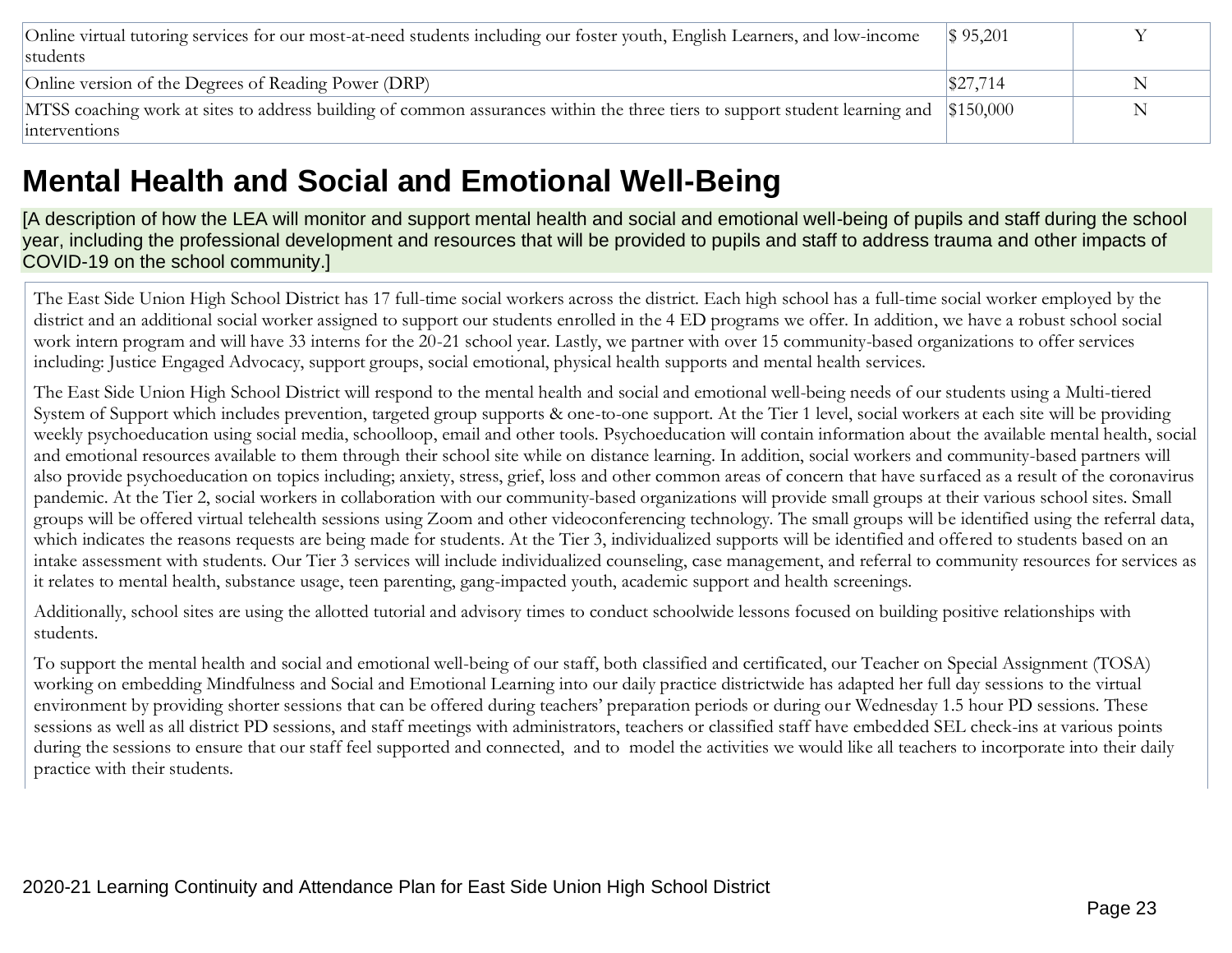To further support our students and prepare for their needs upon return to in-person instruction, each school site will have a team trained on Therapeutic Crisis Intervention (TCI) and Safety and Assessment Intervention. Teams will have the opportunity to be certified in TCI and become trainers which will allow us to provide training to other staff members.

## **Pupil and Family Engagement and Outreach**

[A description of pupil engagement and outreach, including the procedures for tiered reengagement strategies for pupils who are absent from distance learning and how the LEA will provide outreach to pupils and their parents or guardians, including in languages other than English, when pupils are not meeting compulsory education requirements, or if the LEA determines the pupil is not engaging in instruction and is at risk of learning loss.]

Notifications to families for excused and unexcused absences are sent using text, phone, email, and mail in the three main languages for our district as indicated by a families' preferred language for communication. Staff will outreach to families of students with both excused and unexcused absences. Our tiered approach is outlined as follows:

| Tier                                                                                                           | <b>Notices</b>                                                                                                                     | Outreach                                                                                                      | Interventions                                                                                                                                               |  |
|----------------------------------------------------------------------------------------------------------------|------------------------------------------------------------------------------------------------------------------------------------|---------------------------------------------------------------------------------------------------------------|-------------------------------------------------------------------------------------------------------------------------------------------------------------|--|
| Tier 1                                                                                                         | -Infinite Campus (SIS) automated calls to<br>households were a student has been marked<br>absent<br>-Text, email after one absence | -1-3 class period absences teacher<br>conducts outreach                                                       | -Teachers provide support<br>-Referral to our Parent Community<br>Involvement Specialist (PCIS), School<br>Counselor, Social Worker                         |  |
|                                                                                                                | Automated by RaaWee (attendance data system) - Notes at this Tier kept in RaaWee and our SIS Infinite Campus                       |                                                                                                               |                                                                                                                                                             |  |
| Tier 2                                                                                                         | -3 day absence email<br>-5 day absence email<br>-Infinite Campus (SIS) automated calls                                             | -1-5 days of absences<br>-Advisor, PCIS, campus monitor<br>outreach<br>-RaaWee call parent trigger 1 & 4 days | -Referral to school counselor or social<br>worker<br>-Referral to CBO using resource guide<br>-Access to all supports from previous tier                    |  |
| Automated by RaaWee (attendance data system) – Notes at this Tier kept in RaaWee or our SIS Infinite Campus    |                                                                                                                                    |                                                                                                               |                                                                                                                                                             |  |
| Tier 3                                                                                                         | - 7 day email and postal mail<br>- 13 day email & home<br>drop off<br>- Infinite Campus (SIS) Calls                                | $-5 - 10$ days of<br>absences (site outreach team)<br>-RaaWee call parent trigger 7 & 10<br>days              | Student Services Staff:<br>- Virtual SARB (7 days unexcused)<br>- Contact PO, DCFS, CBOs working w/<br>families<br>- Access to supports from previous tiers |  |
| Community Specialist to Notify County DA Office – Notes at this Tier kept in RaaWee or out SIS Infinite Campus |                                                                                                                                    |                                                                                                               |                                                                                                                                                             |  |
| County                                                                                                         | -15 day email and postal mail                                                                                                      | -Ongoing District<br>Outreach                                                                                 | - Virtual JAID Meetings (9th grade<br>unexcused focus)                                                                                                      |  |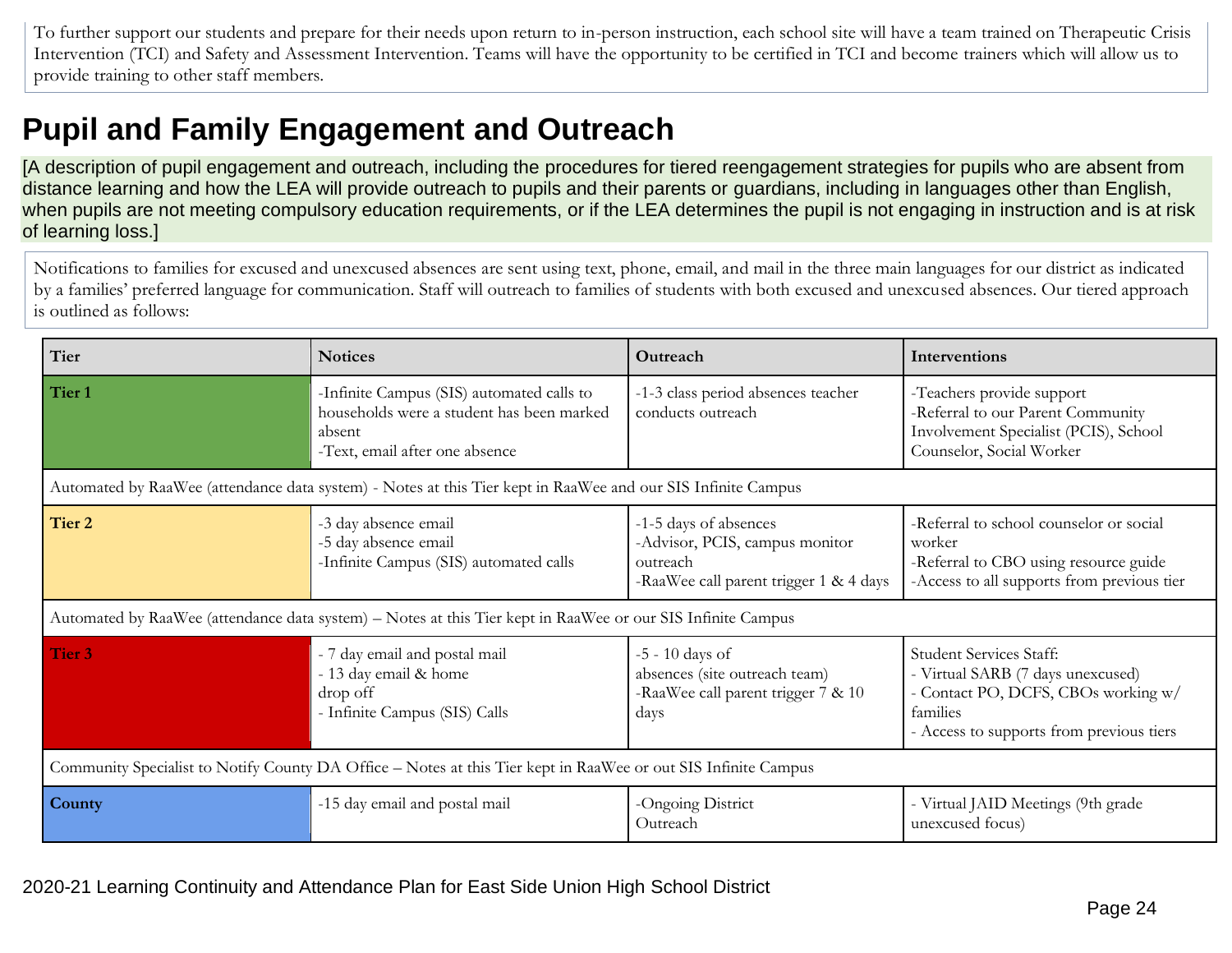|  | Student Services Staff:<br>-3 days consecutively missed home<br>letter drop off or phone call | Access to supports from previous tiers |
|--|-----------------------------------------------------------------------------------------------|----------------------------------------|
|  |                                                                                               |                                        |

At each of our school sites, outreach teams have been organized to make calls and outreach to students who have not been reporting to their class sessions. We are also working to develop a process for conducting home visits when allowed by Public Health.

## **School Nutrition**

[A description of how the LEA will provide nutritionally adequate meals for all pupils, including those students who are eligible for free or reduced-price meals, when pupils are participating in both in-person instruction and distance learning, as applicable.]

Since the closure of our schools we have continuously offered meals to our students and our community. With the start of the new school year, we continue to offer a grab and go lunch and supper meal to all of our students Monday through Friday from 11:45am – 12:50pm.

A bag lunch is available to all East Side students. Currently, we are able to continue to provide meals to anyone in the community 18 years or younger as the community meal program has been extended until the end of December. Bag supper can be picked up at the same time as bag lunch pick-up. Meals are offered at the following sites:

Lunch AND Supper

•Andrew Hill High School •Independence High School •James Lick High School •Mt Pleasant High School •Oak Grove High School •Silver Creek High School •Wm. C. Overfelt High School •Yerba Buena High School

Lunch only at Evergreen Valley High School

## **Additional Actions to Implement the Learning Continuity Plan [additional rows and actions may be added as necessary]**

| Section                                     | Description                                                                  | Total Funds | Contributing |
|---------------------------------------------|------------------------------------------------------------------------------|-------------|--------------|
| Mental Health and Social and Emotional Well | Athena online platform for use by social workers to maintain confidential    | \$60,000    |              |
| being                                       | records of students they are servicing with focus on foster youth, homeless  |             |              |
|                                             | youth, and justice engaged youth.                                            |             |              |
| Mental Health and Social and Emotional Well | Provide stipends to social worker interns as a means to recruit more interns | \$65,000    |              |
| being                                       | to provide services to our most-at-need students (Foster youth, low-income,  |             |              |
|                                             | students with exceptional needs)                                             |             |              |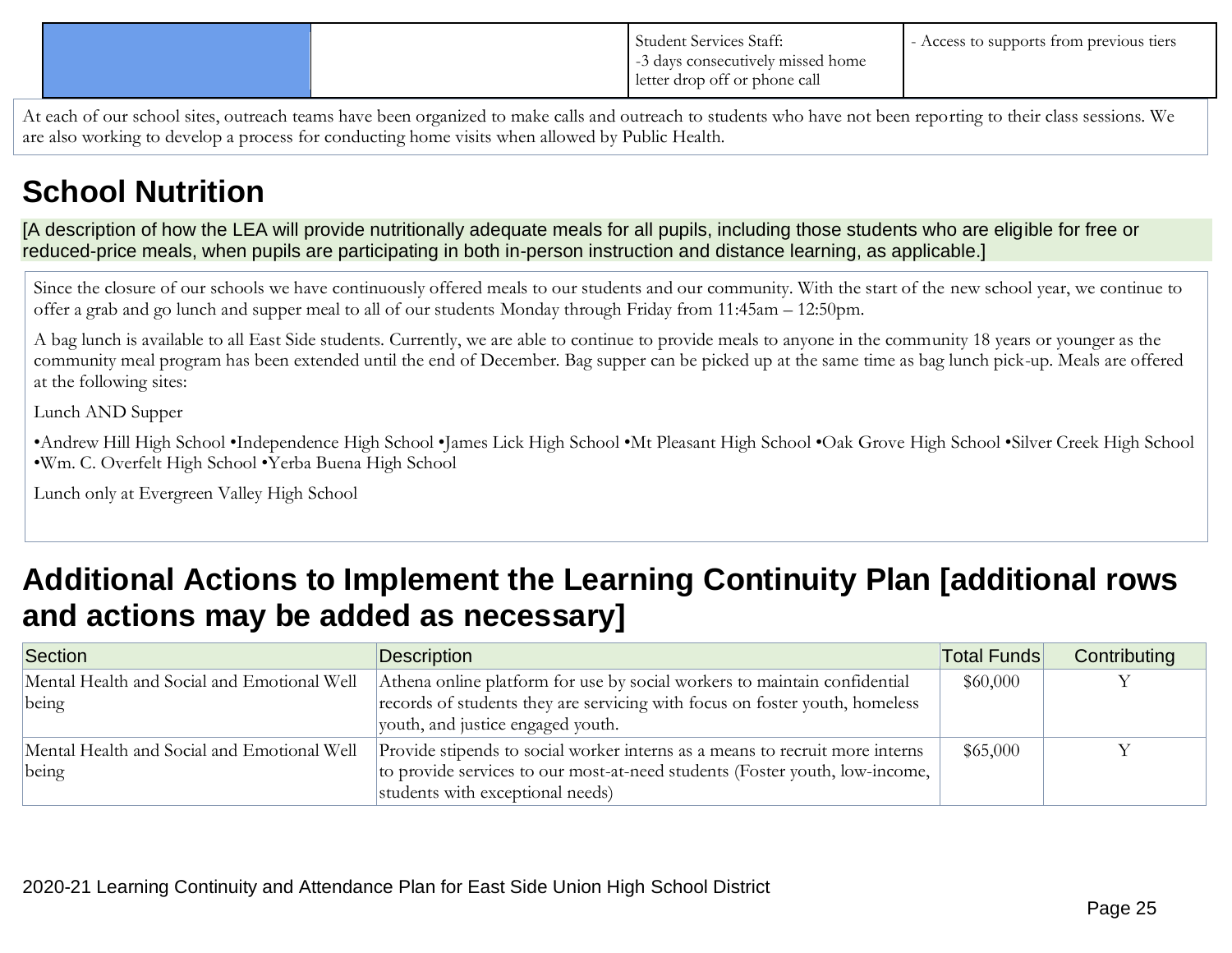| Access to devices and connectivity | Information technology staff overtime to ensure devices were set up and<br>equipment was tagged and ready for distribution for our most-at-need<br>student populations (low-income, foster youth, English Learners) | \$11,079 |  |
|------------------------------------|---------------------------------------------------------------------------------------------------------------------------------------------------------------------------------------------------------------------|----------|--|
| School Nutrition                   | As we continued to provide meals for our low-income students and the<br>community at large, our Child Nutrition staff was at the frontlines and<br>received a daily stipend of \$25                                 | \$94,516 |  |

## **Increased or Improved Services for Foster Youth, English Learners, and Low-Income Students**

| rercentage to Increase or Improve Services   Income students | Increased Apportionment Based on the Enrollment of Foster Youth, English Learners, and Low- |
|--------------------------------------------------------------|---------------------------------------------------------------------------------------------|
| 10.03%                                                       | \$20,844,391                                                                                |

## **Required Descriptions**

[For the actions being provided to an entire school, or across the entire school district or county office of education (COE), an explanation of (1) how the needs of foster youth, English learners, and low-income students were considered first, and (2) how these actions are effective in meeting the needs of these students.]

The following actions included in the Learning Continuity and Attendance Plan are considered increased and improved actions principally directed at supporting English Learners, Foster Youth, and Low-Income students but are being made available for all students across an entire school or the whole district.

**-Technology Access for low-income, foster youth, and home insecure students:** It is evident by data collected after distance learning from Spring 2020 that students from low income families struggled to access instruction in distance learning. We have provided these students with access to chromebooks and hotspots because we believe it will be effective in mitigating loss, allow for daily live interaction with teachers, and keep students engaged.

**-The addition of technology tools to support teachers to provide effective instruction during distance learning**: It became evident when we first closed our schools and entered into distance learning that teachers needed tools to support the lesson planning and delivery of instruction to ensure our most at need students, low-income students, foster youth, and English learners, were able to access the curriculum and supports needed to attain academic success. We recognize that by providing this to all teachers for the specific purpose of supporting our target populations, all students will be able to benefit from the addition of tech tools.

**-Staff professional development:** With the shift to distance learning, it was apparent that many of our teachers and support staff would benefit from professional development focused on the use of technology and on engaging students in a new learning setting. In particular, teachers needed to learn how to